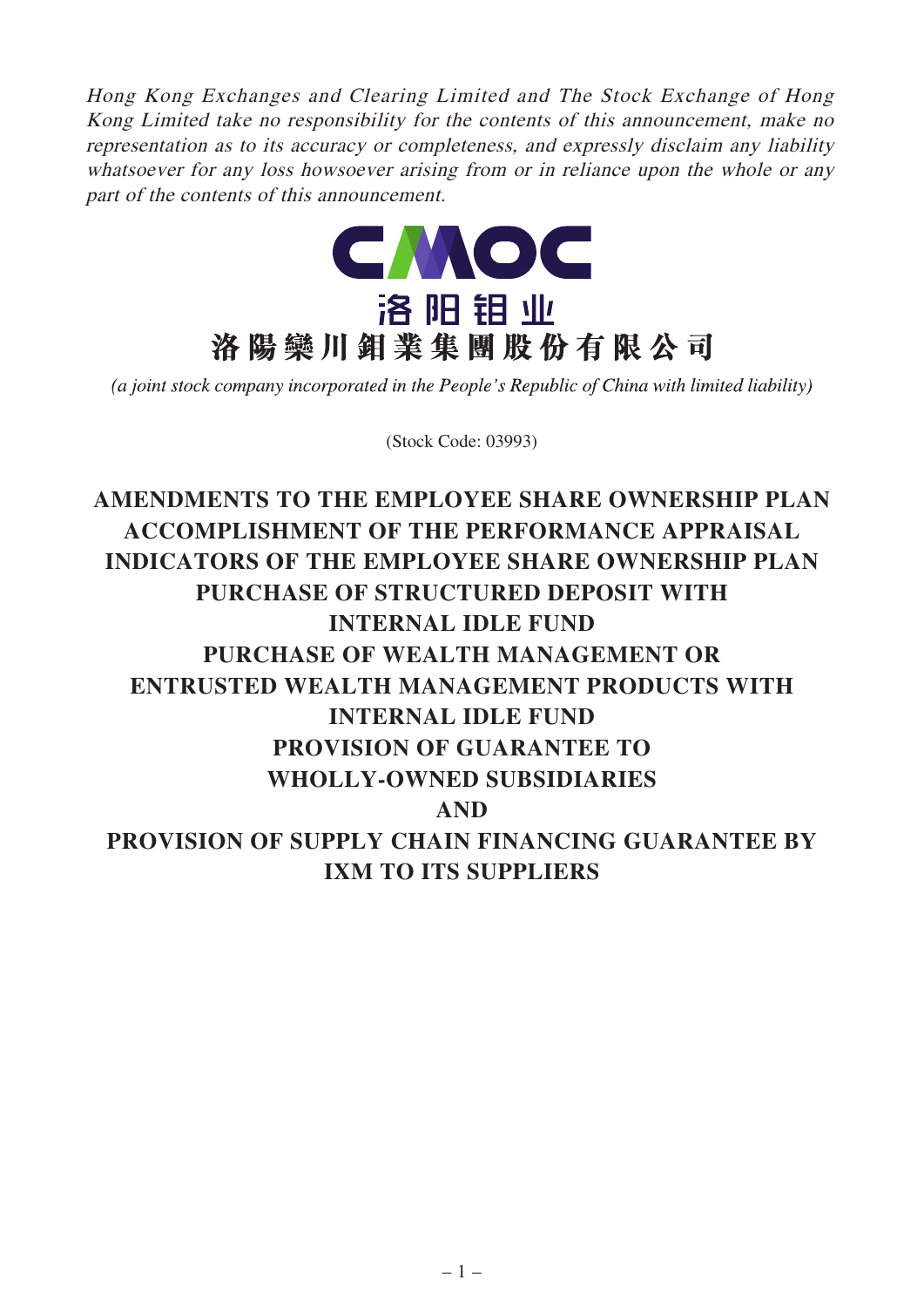## **I. AMENDMENTS TO THE EMPLOYEE SHARE OWNERSHIP PLAN**

We refer to the announcement and the circular of China Molybdenum Co., Ltd. (the "**Company**") dated 5 May 2021 and the poll result announcement of the Company dated 23 May 2021, in relation to, among other things, the adoption of the 2021 First Phase of Employee Share Ownership Plan of the Company (the "**Employee Share Ownership Plan**" or "**ESOP**"). The 2020 annual general meeting of the Company has considered and approved the Employee Share Ownership Plan and authorized the board (the "**Board**") of directors (the "**Directors**") of the Company to handle matters in relation to the Employee Share Ownership Plan including stipulation and revision of the Employee Share Ownership Plan and the lock-up, unlock and allocation of shares purchased under the Employee Share Ownership Plan.

#### **1. Basic Information**

Considering the resignation of an original ESOP participant, to further improve the management of the ESOP, pursuant to the authorization from the general meeting of the Company, on 10 June 2022, the Board has resolved to amend the Employee Share Ownership Plan and the administrative measures for the Employee Share Ownership Plan (the "**Amendments**"). For further details of the Amendments, please refer to the appendix to this announcement. For full sets of the revised Employee Share Ownership Plan and the revised administrative measures for the Employee Share Ownership Plan, please refer to the overseas regulatory announcement of the Company dated 12 June 2022.

#### **2. Impact of the Amendments**

The amendments to the Employee Share Ownership Plan and its administrative measures will help to further promote the implementation of the Employee Share Ownership Plan, and the Amendments comply with the Company Law of the People's Republic of China (《中華人民共和國公 司 法》, the "**Company Law**"), the Securities Law of the People's Republic of China (《中華人民共和國證券法》, the "**Securities Law**"), the Guiding Opinions on Pilot Implementation of Employee Share Ownership Plan for Listed Companies (《關 於 上 市 公 司 實 施 員 工 持 股 計 劃 試 點的指導意見》, the "**Guiding Opinions**"). The Amendments will not detriment the interests of the Company and its shareholders.

#### **3. Decision-making Procedure for the Amendments**

On 10 June 2022, the second meeting of the holders of the 2021 First Phase of the Employee Share Ownership Plan, the fifth extraordinary meeting of the sixth session of the Board and the ninth meeting of the sixth session of the supervisory committee of the Company have considered and approved to amend the Employee Share Ownership Plan. The independent non-executive Directors approved the Amendments.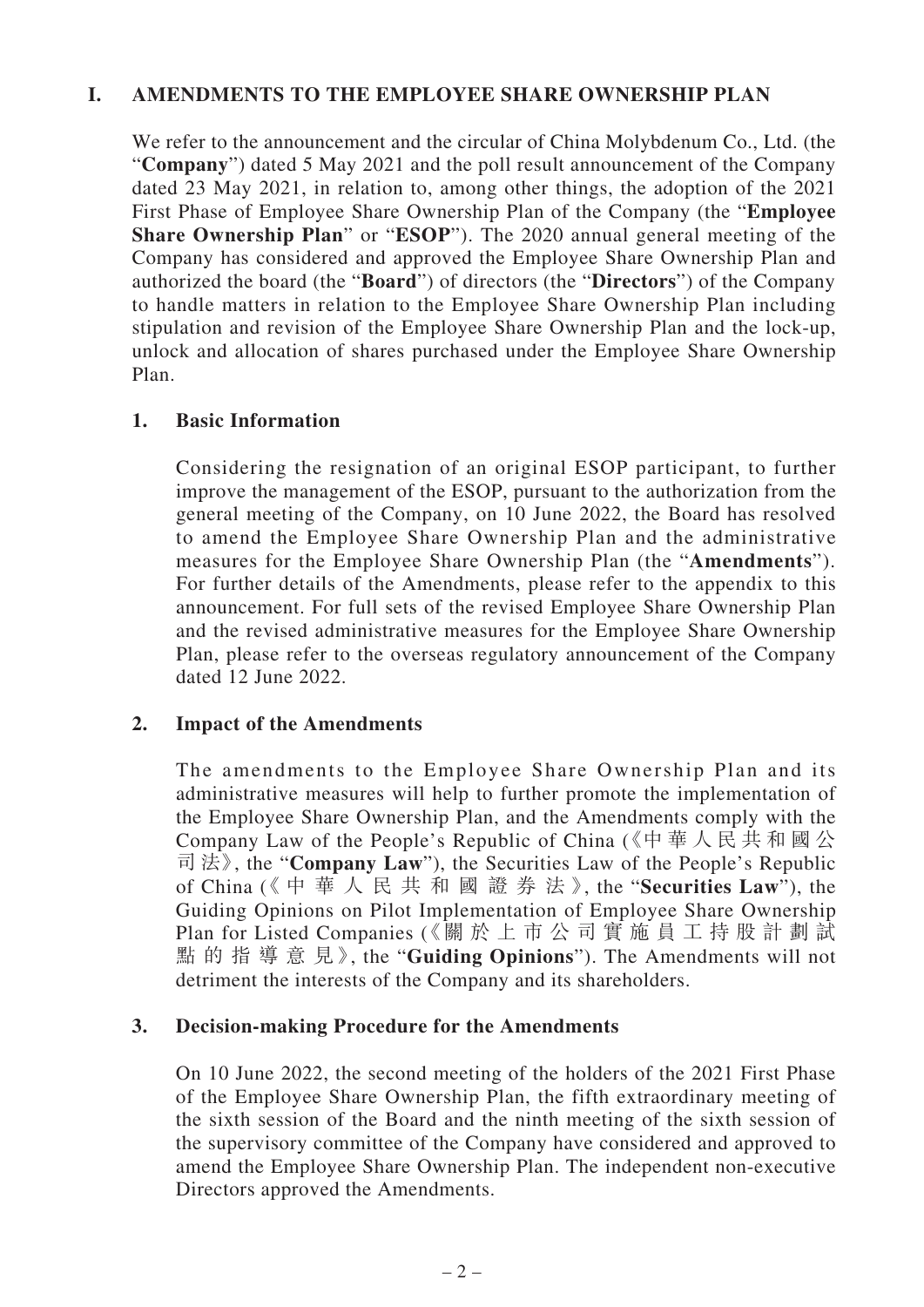According to the authorization of the 2020 annual general meeting of the Company, the Amendments will be implemented after consideration and approval by the Board and are not subject to the approval of the general meeting of the Company.

## **4. Opinions from Independent Non-executive Directors**

- (1) The Amendments are in line with the actual situation of the Employee Share Ownership Plan and has been considered and approved at the second holders' meeting of the Employee Share Ownership Plan, and the relevant decision-making procedures are legal and effective.
- (2) The revised Employee Share Ownership Plan is in compliance with the provisions of the Company Law, the Securities Law, the Guiding Opinions and other relevant laws, regulations and regulatory documents, and there are no circumstances that are detrimental to the interests of the Company and its shareholders, nor are there circumstances that compel employees to participate in the Employee Share Ownership Plan by way of apportionment or forced distribution.
- (3) Related Directors has abstained from voting upon consideration of the proposals relating to the Amendments, and the procedure was legal and in compliance with relevant regulations.

## **5. Opinions from Lawyers**

Llinks Law Offices issued the following legal opinion on the Amendments: The Company has fulfilled the necessary approvals and authorizations for the Amendments in accordance with the Company Law, the Securities Law, the Guidance Opinions, the Guidelines No. 1 for the Self-regulation of Companies Listed on the Shanghai Stock Exchange–Compliant Operation (《上 海 證 券 交 易 所 上 市 公 司 自 律 監 管 指 引 第1號—規 範 運 作》, the "**Self-Regulatory Guidelines**") and other relevant laws, regulations and regulatory documents. The Amendments are in compliance with the Company Law, the Securities Law, the Guiding Opinions, the Self-Regulatory Guidelines and other relevant laws, regulations and regulatory documents.

Pursuant to relevant laws and regulations, Mr. Yuan Honglin, Mr. Li Chaochun and Mr. Sun Ruiwen have abstained from voting on the relevant Board resolutions due to conflicts of interest or potential conflicts of interest with the Employee Share Ownership Plan. Save as disclosed above, none of the Directors have a material interest in the Employee Share Ownership Plan.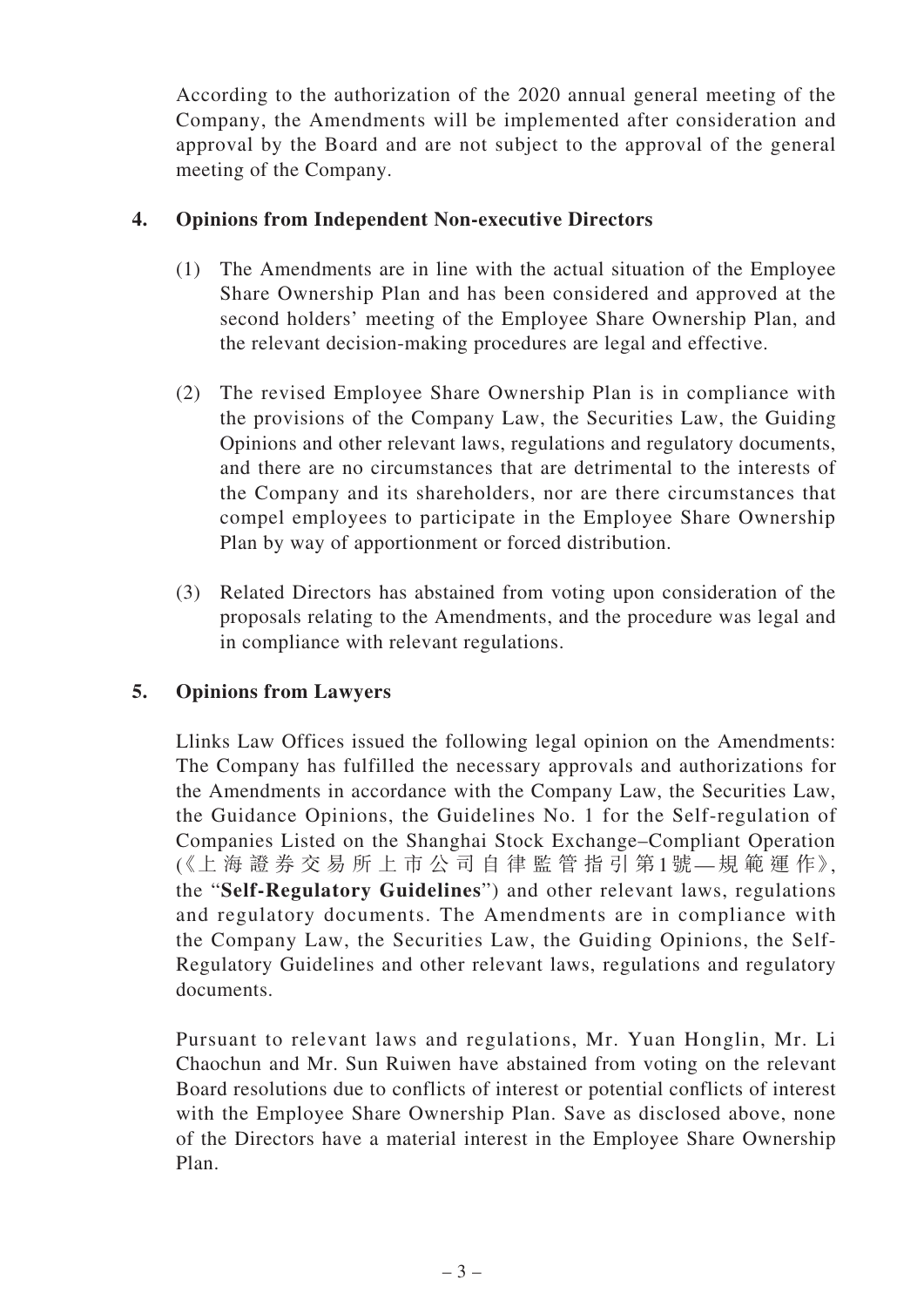## **II. A CCOMPLISHMENT OF THE PERFORMANCE APPRAISAL INDICATORS OF THE EMPLOYEE SHARE OWNERSHIP PLAN**

### **1. Basic Information**

According to the audit report issued by Deloitte Touche Tohmatsu Certified Public Accountants LLP, the performance appraisal targets regarding the first tranche of interest allocation period of the Employee Share Ownership Plan has been fulfilled. Other than the ESOP participant resigned from the Company, the personal performance appraisal indicators of other ESOP participants for the first tranche of interest allocation period have been confirmed as accomplished by the human resources department of the Company after assessment as follows:

| <b>Appraisal Indicators</b>                                                                                                                                                                                                                                                                 | Completion                                                                                                                                                                                                                                                                                                                                                                                                                                                                                                                                   | <b>Appraisal</b>                          |
|---------------------------------------------------------------------------------------------------------------------------------------------------------------------------------------------------------------------------------------------------------------------------------------------|----------------------------------------------------------------------------------------------------------------------------------------------------------------------------------------------------------------------------------------------------------------------------------------------------------------------------------------------------------------------------------------------------------------------------------------------------------------------------------------------------------------------------------------------|-------------------------------------------|
| $(1)$ The asset-liability ratio<br>(excluding monetary<br>funds (including<br>RMI)) at the end of<br>2021 shall not be more                                                                                                                                                                 | The asset-liability ratio<br>(excluding monetary funds)<br>(including RMI)) at the end<br>of 2021 is 49%.                                                                                                                                                                                                                                                                                                                                                                                                                                    | Fulfilled                                 |
| (2) Based on the performance<br>in 2020, the compound<br>annual growth rate<br>of return on equity in<br>2021 shall not be less<br>than $12\%$ .                                                                                                                                            | The compound annual growth<br>rate of return on equity in<br>2021 is 122%.                                                                                                                                                                                                                                                                                                                                                                                                                                                                   | Fulfilled                                 |
| The personal performance<br>appraisal indicators<br>are divided into three<br>categories: excellent,<br>qualified and unqualified.<br>Employees participating<br>in the Employee Share<br>Ownership Plan shall be<br>rated as excellent or above<br>in their personal annual<br>assessment. | A total of five employees<br>participated in the Employee<br>Share Ownership Plan,<br>of which one employee<br>resigned from the Company<br>during the lock-up period.<br>After consideration and<br>approval by the second<br>meeting of the management<br>committee of the Employee<br>Share Ownership Plan, the<br>remaining four employees<br>are eligible to participate<br>in the Employee Share<br>Ownership Plan. The<br>individual appraisal<br>results of such Incentive<br>participants in 2021 are<br>all rated as excellent and | Fulfilled                                 |
|                                                                                                                                                                                                                                                                                             | than 60%;                                                                                                                                                                                                                                                                                                                                                                                                                                                                                                                                    | above, which has met the<br>requirements. |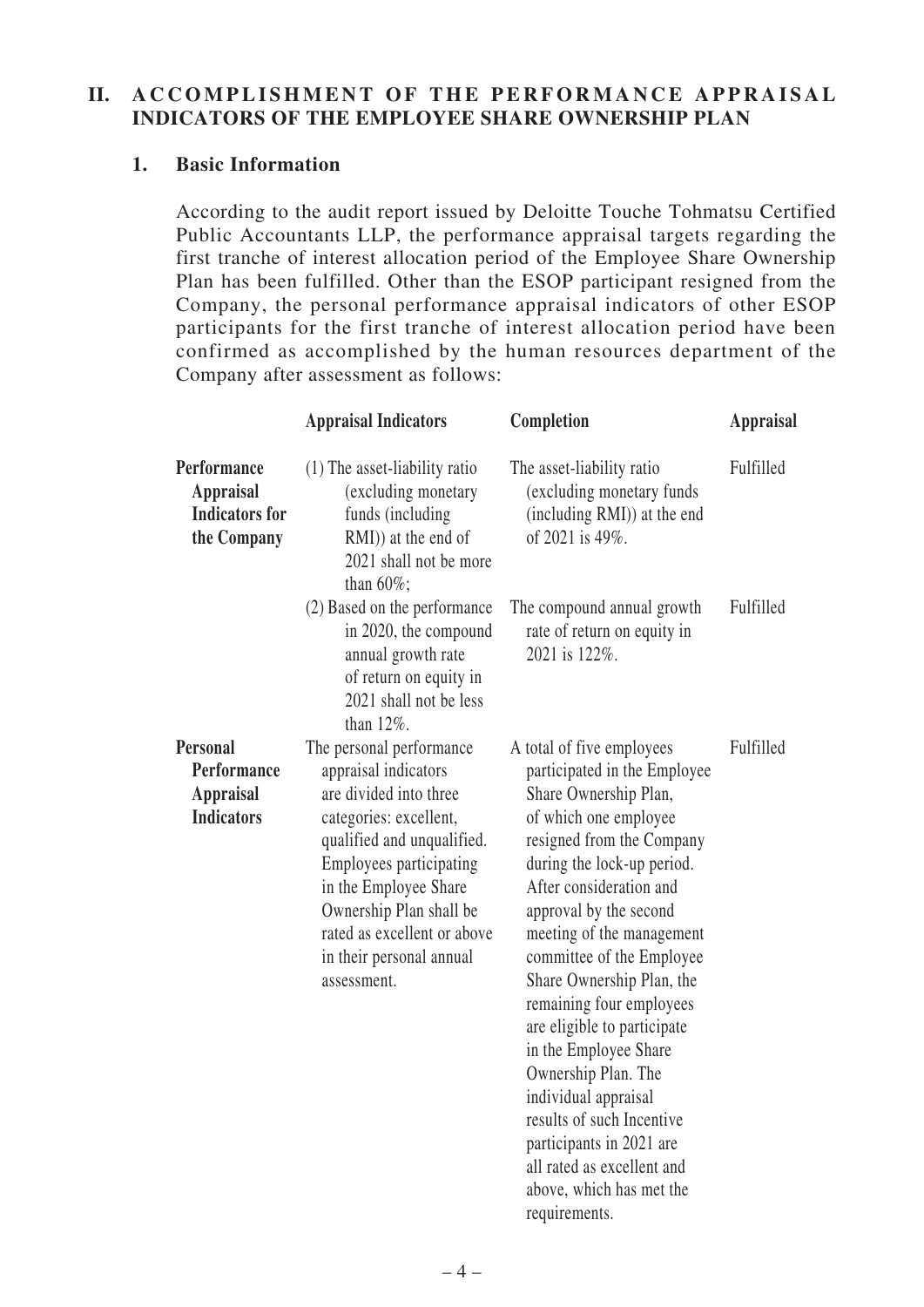According to the provisions of the Employee Share Ownership Plan, the management committee of the Employee Share Ownership Plan may assign the units and corresponding interests unlocked during the first tranche of interest allocation period to the incentive participants through non-trading transfer. The details of the unlocking of shares are as follows:

| No.            | <b>Holders</b> | <b>Positions</b>                                               | <b>Amount of</b><br><b>Units</b> |
|----------------|----------------|----------------------------------------------------------------|----------------------------------|
|                | Sun Ruiwen     | President                                                      | 10,800,000                       |
| 2              | Yuan Honglin   | Chairman of the Board                                          | 4,807,972                        |
| 3              | Li Chaochun    | Vice chairman of the Board,<br><b>Chief Investment Officer</b> | 4,500,000                        |
| $\overline{4}$ | Liu Dajun      | Assistant to president                                         | 4,500,000                        |
| Total          |                |                                                                | 24,607,972                       |

#### **2. Opinions from the Independent Non-Executive Directors**

The independent non-executive Directors are of the view that after their verification, the unlocking conditions for the first unlocking period of the Employee Share Ownership Plan have been met in compliance with laws and regulations including Guiding Opinions and the relevant provisions of the Employee Share Ownership Plan and the administrative measures for the Employee Share Ownership Plan. The company performance appraisal indicators and individual performance appraisal indicators have been accomplished and the unlocking of the Employee Share Ownership Plan has not violated the interests of the Company and its shareholders, especially small and medium shareholders. The independent non-executive Directors unanimously agreed with the accomplishment of the unlocking conditions.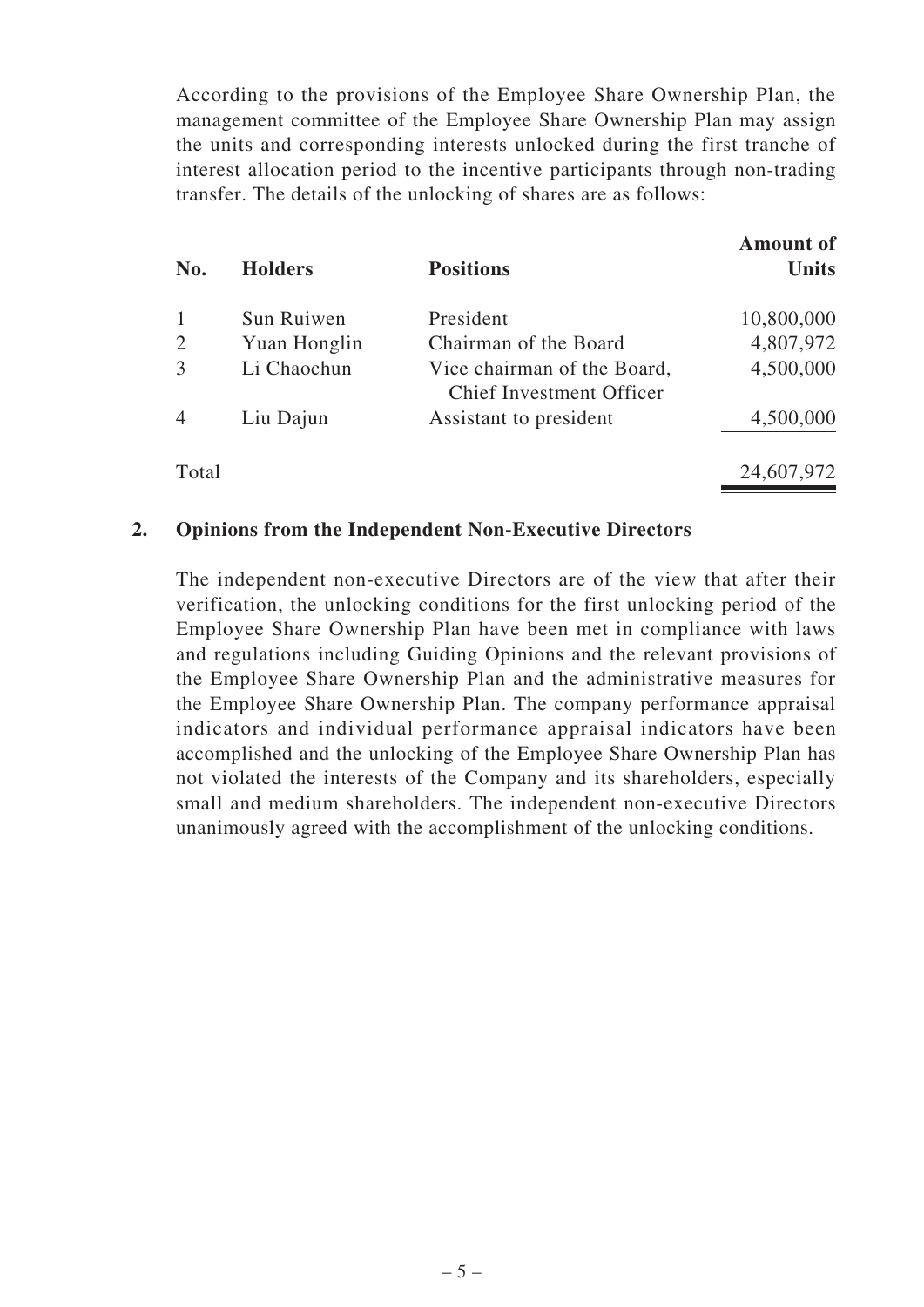## **3. Arrangements Following the Expiry of the First Lock-up Period**

The Employee Share Ownership Plan will strictly abide by the market trading rules and the prohibition of buying and selling stocks during the sensitive period of information. All parties shall not use the Employee Share Ownership Plan to conduct securities fraud such as insider trading and market manipulation. Sensitive periods include but are not limited to:

- (1) Within 30 days before the publication of the Company's annual report or interim report, if the date of publication of the annual report or interim report is postponed due to special reasons, the sensitive period shall start from the 30th day prior to the original publication date to one day before the publication of the report;
- (2) Within 10 days before the publication of the Company's quarterly report, profit forecast, and preliminary financial data;
- (3) From the date of the occurrence of a major event that may have a relatively great impact on the trading price of the Company's stocks and derivatives, or the date of entering the decision-making process of such event, to the date of disclosure of such event according to law;
- (4) Other periods stipulated by the China Securities Regulatory Commission and the stock exchanges.

## **4. Others**

The Company will continue to pay attention to the implementation of the Employee Share Ownership Plan, and timely perform its information disclosure obligations in accordance with relevant laws and regulations.

Pursuant to relevant laws and regulations, Mr. Yuan Honglin, Mr. Li Chaochun and Mr. Sun Ruiwen have abstained from voting on the relevant Board resolution due to conflicts of interest or potential conflicts of interest with the Employee Share Ownership Plan. Save as disclosed above, none of the Directors have a material interest in the Employee Share Ownership Plan.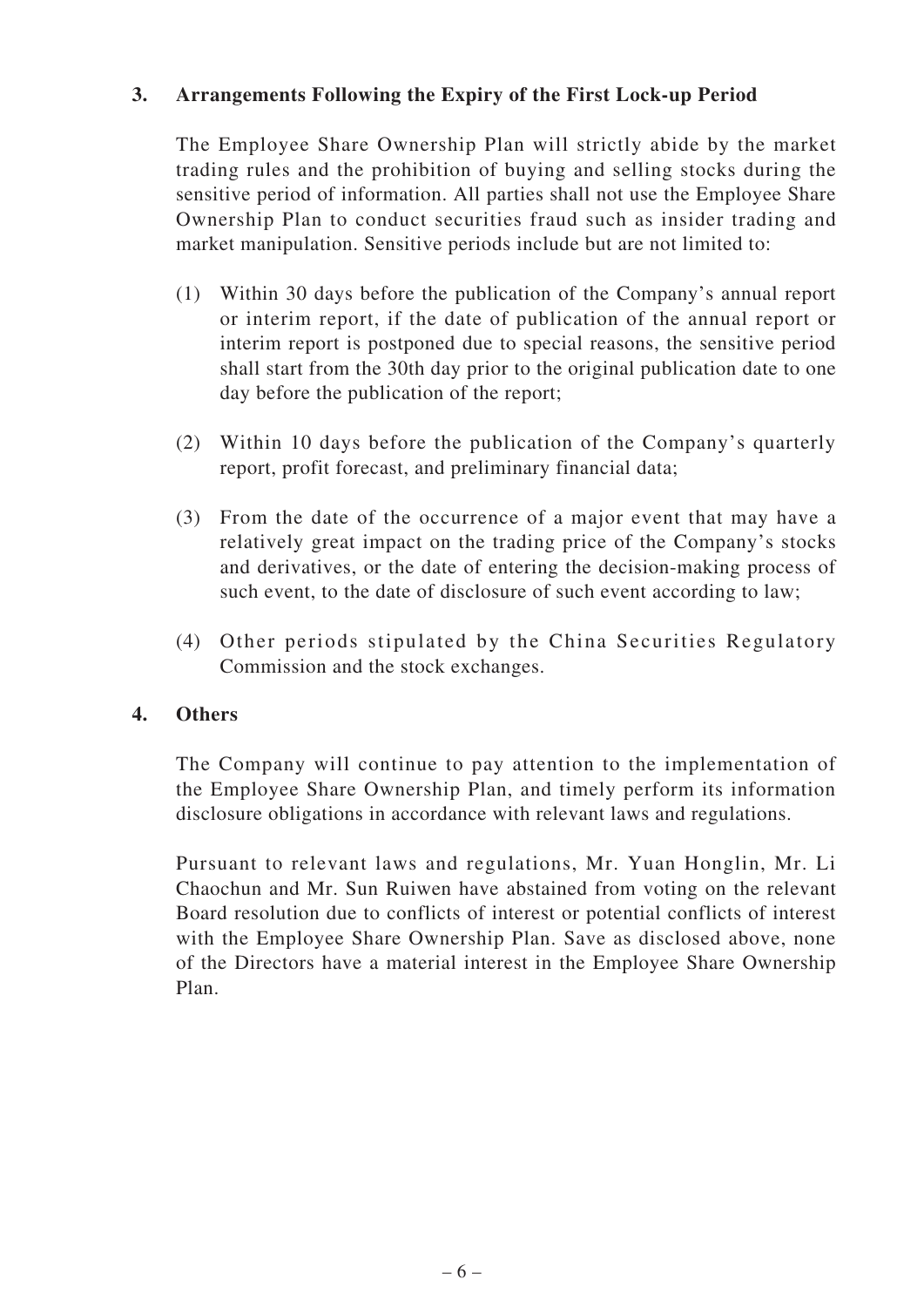## **III. PURCHASE OF STRUCTURED DEPOSIT WITH INTERNAL IDLE FUND**

We refer to the announcement dated 12 June 2022 in relation to the poll results of the 2021 annual general meeting of the Company (the "**AGM**"), upon the approval of the Shareholders at the AGM and according to the actual needs of the Company, the Board agreed to authorize the chairman of the Board or the chief financial officer of the Company to deal specifically with the matters of purchase of structured deposit with internal idle fund within the scope of the authorization of the AGM. Such authorization will take effect until the date of the 2022 annual general meeting of the Company and the details of which are as set out as follows:

- 1. type and amount of the deposit: the structured deposit products purchased by the Company are mainly short term products, the balance cap of the unmatured structured deposit products shall not exceed RMB12 billion (or equivalent amount in foreign currency);
- 2. term of the deposit: each separate service shall not exceed 12 months;
- 3. validity term: shall be effective from the date of the passing of relevant resolution at the AGM to the date of convening the 2022 annual general meeting.

## **IV. PURCHASE OF WEALTH MANAGEMENT OR ENTRUSTED WEALTH MANAGEMENT PRODUCTS WITH INTERNAL IDLE FUND**

We refer to the announcement dated 12 June 2022 in relation to the poll results of the AGM, upon the approval of the Shareholders at the AGM and in order to improve the efficiency of the use of idle fund and maximize the utility value of fund of the Company, on the premise of ensuring the Company's daily stable operations, fund safety, operational compliance, and risks control, the Board agreed to authorize the chairman of the Board or the chief financial officer of the Company to deal specifically with the matters of purchase of wealth management or entrusted wealth management products with internal idle fund within the scope of the authorization of the AGM. Such authorization will take effect until the date of the 2022 annual general meeting of the Company and the details of which are as set out as follows:

- 1. size of investment: the balance cap of the unmatured wealth management or entrusted wealth management investment shall not be more than RMB10 billion (or equivalent amount in foreign currency), the funds within such cap may be used on a rolling basis;
- 2. investment targets: wealth management or entrusted wealth management products with high security and good liquidity (excluding structured deposit products);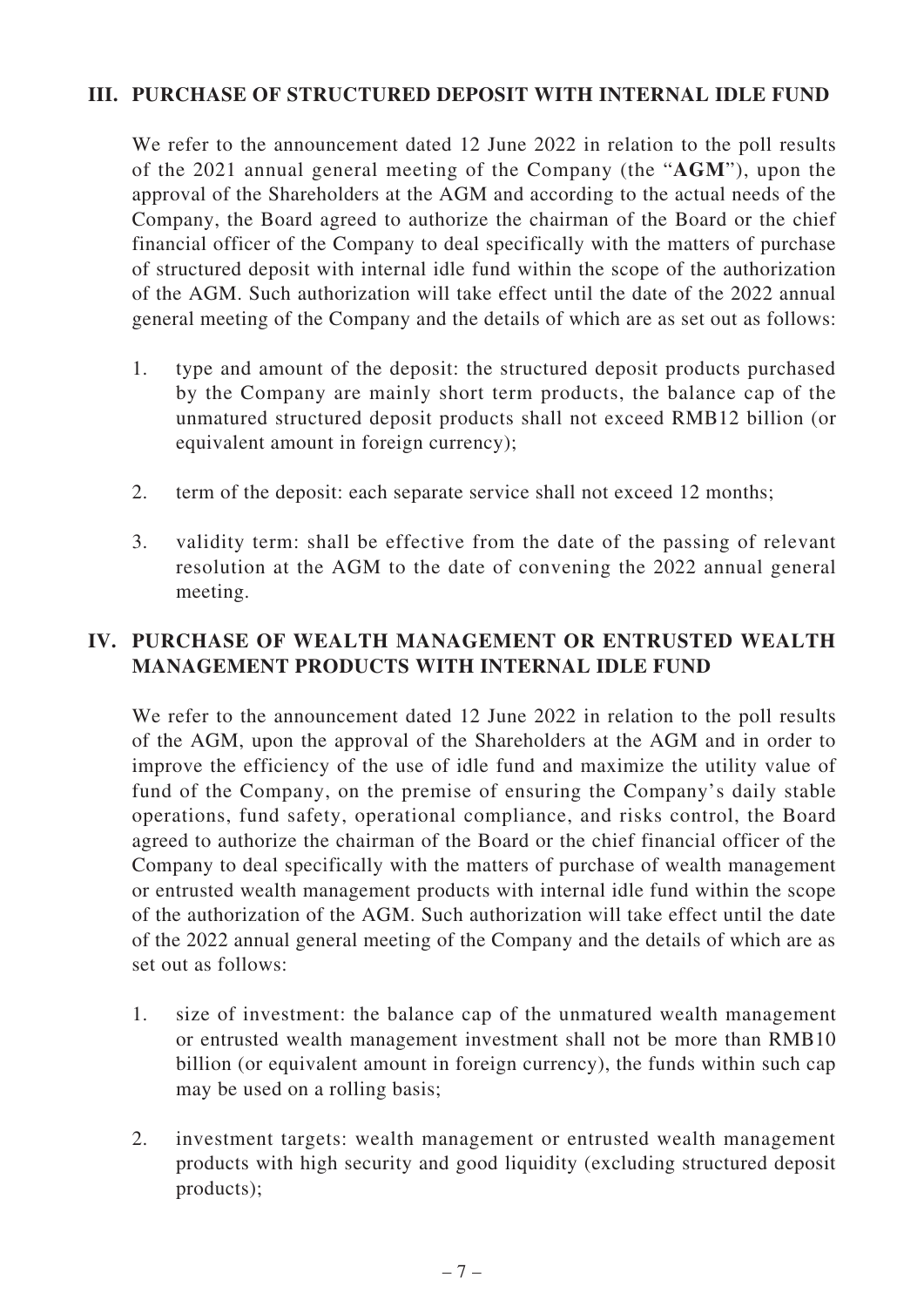3. validity term: from the date of the passing of relevant resolution at the AGM to the date of convening the 2022 annual general meeting.

## **V. PROVISION OF GUARANTEE TO WHOLLY-OWNED SUBSIDIARIES**

We refer to the announcement dated 12 June 2022 in relation to the poll results of the AGM, upon the approval of the Shareholders at the AGM and in order to better support the development of the Company's direct or indirect whollyowned subsidiaries and respond more timely to its financing needs and reduce its financing costs, according to the Company's actual operation status, the Board agreed to authorize the chairman of the Board or the chief financial officer of the Company to deal specifically with the matters of provision of guarantee to the wholly-owned subsidiaries of the Company within the scope of the authorisation of the AGM. Such authorisation will take effect until the date of the 2022 annual general meeting of the Company and the details of which are as set out as follows:

- 1. amount of guarantee: accumulated maximum balance amount of RMB59.5 billion (or equivalent amount in foreign currency);
- 2. types of guarantee: loans applied from domestic and foreign financial institutions, bond issuance, bank's acceptance bills, electronic commercial bills, letters of guarantee, bills, letters of credit, mortgaged and pledged loans, bank funds business, letters of guarantee for environmental issues, letters of guarantee for bidding issues, the derivatives trading cap and overdraft cap;
- 3. validity term: from the date of the passing of relevant resolution at the AGM to the date of convening the 2022 annual general meeting.

## **VI. PROVISION OF SUPPLY CHAIN FINANCING GUARANTEE BY IXM TO ITS SUPPLIERS**

We refer to the announcement dated 12 June 2022 in relation to the poll results of the AGM, upon the approval of the Shareholders at the AGM and in order to facilitate the continuous and steady development of the business of IXM Holding S.A., a wholly-owned subsidiary of the Company (together with its subsidiaries and member units, "**IXM**"), the Board agreed to authorize the chairman of the Board or the chief financial officer of the Company to deal specifically with the matters of provision of guarantee by IXM to its suppliers within the scope of the authorization of the AGM. Such authorization will take effect until the date of the 2022 annual general meeting of the Company and the details of which are as set out as follows:

1. amount of guarantee: the balance cap of USD130 million (or equivalent amount in foreign currency);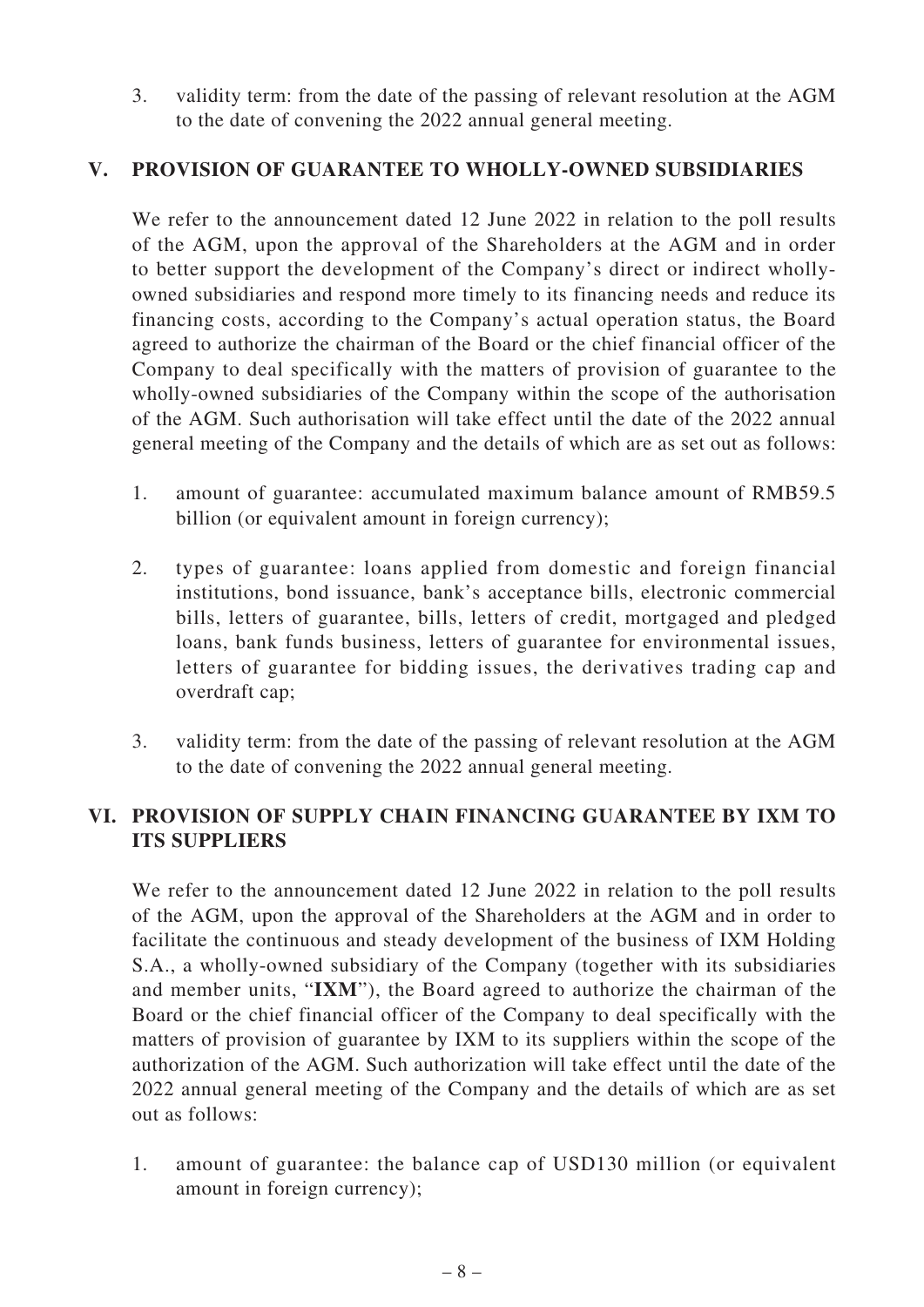- 2. authorized matters: (1) determine or implement detailed plans for the provision of supply chain financing guarantee provided by IXM to its suppliers, including, among others, guarantee target, guarantee content, guarantee amount, guarantee period and guarantee method; (2) to perform the approval procedures (if any) in relation to the above-mentioned guarantees and to promptly disclose information (if required) in accordance with the requirements of the relevant regulatory authorities; and (3) other relevant matters;
- 3. validity term: from the date of the passing of relevant resolution at the AGM to the date of convening the 2022 annual general meeting.

By Order of the Board **China Molybdenum Co., Ltd.\* Yuan Honglin** Chairman

Luoyang City, Henan Province, PRC, 12 June 2022

As at the date of this announcement, the Company's executive directors are Mr. Sun Ruiwen and Mr. Li Chaochun; the Company's non-executive directors are Mr. Yuan Honglin, Mr. Guo Yimin and Mr. Cheng Yunlei; and the Company's independent nonexecutive directors are Mr. Wang Gerry Yougui, Ms. Yan Ye and Mr. Li Shuhua.

\* For identification purpose only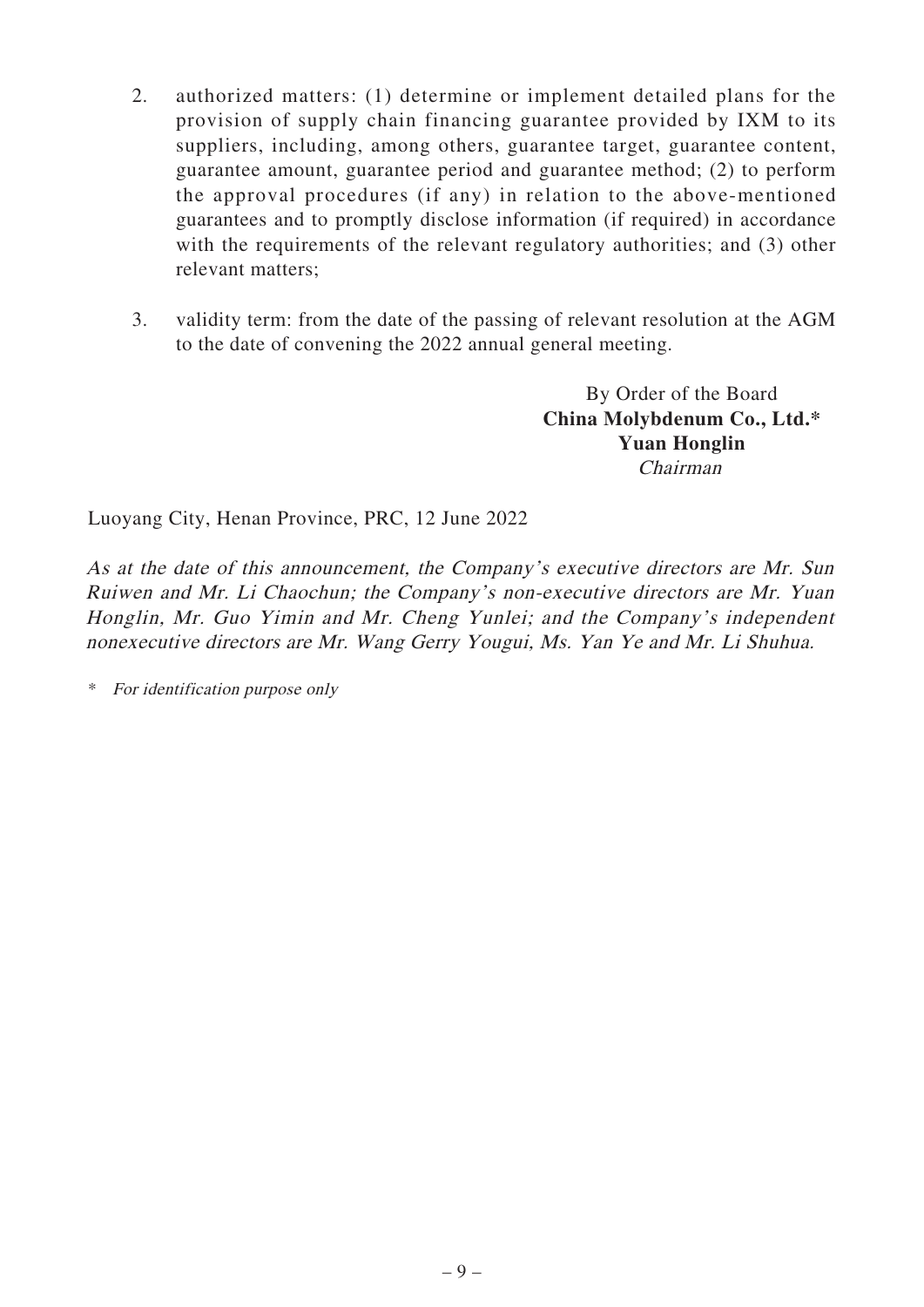# **APPENDIX – AMENDMENTS TO THE EMPLOYEE SHARE OWNERSHIP PLAN**

| <b>Revised content</b> |                                                                                                                                                                                                                                                                                                                                                                                                                                                                                                                                                                                                                                                                                                                                                                                                                                             |                                                                                                                                                                                                                                                                                                                                                                                                                                                                                                                                                                                                                                                                                                                                                                                                                                                                                       |  |  |  |
|------------------------|---------------------------------------------------------------------------------------------------------------------------------------------------------------------------------------------------------------------------------------------------------------------------------------------------------------------------------------------------------------------------------------------------------------------------------------------------------------------------------------------------------------------------------------------------------------------------------------------------------------------------------------------------------------------------------------------------------------------------------------------------------------------------------------------------------------------------------------------|---------------------------------------------------------------------------------------------------------------------------------------------------------------------------------------------------------------------------------------------------------------------------------------------------------------------------------------------------------------------------------------------------------------------------------------------------------------------------------------------------------------------------------------------------------------------------------------------------------------------------------------------------------------------------------------------------------------------------------------------------------------------------------------------------------------------------------------------------------------------------------------|--|--|--|
| <b>Chapter</b>         | Original                                                                                                                                                                                                                                                                                                                                                                                                                                                                                                                                                                                                                                                                                                                                                                                                                                    | <b>Revised</b>                                                                                                                                                                                                                                                                                                                                                                                                                                                                                                                                                                                                                                                                                                                                                                                                                                                                        |  |  |  |
| SPECIAL NOTICE         | 8.<br>The duration of the Employee Share<br>Ownership Plan shall not exceed 48<br>months and the lock-up period of the<br>Target Shares acquired shall be 12<br>months. Each effective from the date<br>when the Employee Share Ownership<br>Plan is considered and approved at<br>the shareholders' general meeting<br>of the Company and the Company<br>announces the registration of the last<br>tranche of the Target Shares under<br>the designated accounts of Employee<br>Share Ownership Plan.<br>The Employee Share Ownership Plan<br>9.<br>will be managed by the Company<br>itself, and a Management Committee<br>for the Employee Share Ownership<br>Plan will be set up as the manager<br>for the Employee Share Ownership<br>Plan so as to exercise shareholders'<br>rights on behalf of the Employee<br>Share Ownership Plan | 8.<br>The duration of the Employee Share<br>Ownership Plan shall not exceed 60<br>months and the lock-up period of the<br>Target Shares acquired shall be 12<br>months. Each effective from the date<br>when the Employee Share Ownership<br>Plan is considered and approved at<br>the shareholders' general meeting<br>of the Company and the Company<br>announces the registration of the last<br>tranche of the Target Shares under<br>the designated accounts of Employee<br>Share Ownership Plan.<br>9.<br>The Employee Share Ownership Plan<br>will be managed by the Company<br>itself, or the commissioned<br>third-party institutions, and a<br>Management Committee for the<br>Employee Share Ownership Plan or<br>its authorized unit will be set up as<br>the manager for the Employee Share<br>Ownership Plan so as to exercise<br>shareholders' rights on behalf of the |  |  |  |
|                        |                                                                                                                                                                                                                                                                                                                                                                                                                                                                                                                                                                                                                                                                                                                                                                                                                                             | Employee Share Ownership Plan                                                                                                                                                                                                                                                                                                                                                                                                                                                                                                                                                                                                                                                                                                                                                                                                                                                         |  |  |  |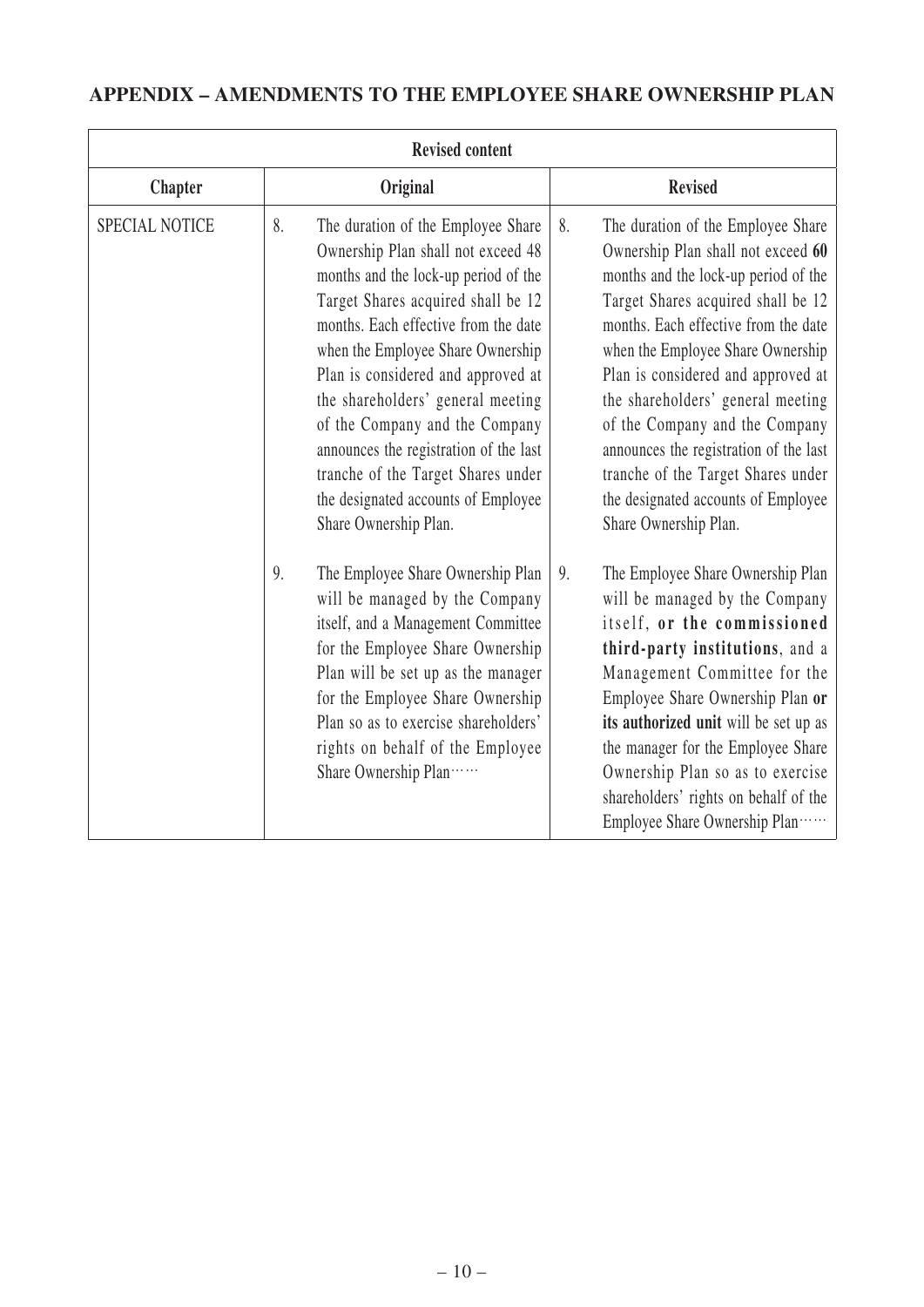|                                                                                                                                   | <b>Revised content</b>                                                                                        |                                                                            |                                                |                                                                                                                                 |                                                                                                     |                                                                     |                                       |                                                                                                                    |
|-----------------------------------------------------------------------------------------------------------------------------------|---------------------------------------------------------------------------------------------------------------|----------------------------------------------------------------------------|------------------------------------------------|---------------------------------------------------------------------------------------------------------------------------------|-----------------------------------------------------------------------------------------------------|---------------------------------------------------------------------|---------------------------------------|--------------------------------------------------------------------------------------------------------------------|
| <b>Chapter</b>                                                                                                                    |                                                                                                               | Original                                                                   |                                                |                                                                                                                                 |                                                                                                     | <b>Revised</b>                                                      |                                       |                                                                                                                    |
| <b>III. BASIS FOR</b><br>DETERMINATION AND<br><b>SCOPE OF HOLDERS</b><br>OF THE EMPLOYEE<br><b>SHARE OWNERSHIP</b><br><b>PLAN</b> | (III)<br>List of the Holders of the Employee<br>Share Ownership Plan and Allocation<br>of Shares              |                                                                            |                                                | (III)<br>List of the Holders of the Employee<br>Share Ownership Plan and Allocation<br>of Shares                                |                                                                                                     |                                                                     |                                       |                                                                                                                    |
|                                                                                                                                   | There will be 5 Holders in the<br>Employee Share Ownership Plan.<br>The shares will be allocated as<br>below: |                                                                            |                                                | below:                                                                                                                          | There will be 5 Holders in the<br>Employee Share Ownership Plan.<br>The shares will be allocated as |                                                                     |                                       |                                                                                                                    |
|                                                                                                                                   |                                                                                                               |                                                                            | Maximum<br>Number of<br><b>Shares</b><br>to be | Proportion<br>of Shares<br>to be<br>subscribed<br>to the total<br><b>Shares</b><br>under the<br><b>Employee</b><br><b>Share</b> |                                                                                                     |                                                                     | Maximum<br><b>Number</b><br>of Shares | Proportion<br>of Shares<br>to be<br>subscribed<br>to the<br>total<br><b>Shares</b><br>under the<br><b>Employee</b> |
|                                                                                                                                   | Name of<br>Holder                                                                                             | Position                                                                   | subscribed<br>(unit)                           | Ownership<br>Plan                                                                                                               | Name of                                                                                             |                                                                     | to be<br>subscribed                   | <b>Share</b><br>Ownership                                                                                          |
|                                                                                                                                   |                                                                                                               |                                                                            |                                                |                                                                                                                                 | Holder                                                                                              | Position                                                            | (unit)                                | Plan                                                                                                               |
|                                                                                                                                   | Sun Ruiwen<br>Yuan Honglin                                                                                    | President<br>Chairman of                                                   | 36,000,000                                     | 37.10%                                                                                                                          | Sun Ruiwen                                                                                          | President                                                           | 36,000,000                            | 37.10%                                                                                                             |
|                                                                                                                                   | Li Chaochun                                                                                                   | the Board<br>Vice chairman of<br>the Board,<br>Chief Investment<br>Officer | 16,026,574<br>15,000,000                       | 16.52%<br>15.46%                                                                                                                | Yuan Honglin<br>Li Chaochun                                                                         | Chairman of the<br>Board<br>Vice chairman<br>of the<br>Board, Chief | 16,026,574                            | 16.52%                                                                                                             |
|                                                                                                                                   | Wu Yiming                                                                                                     | Vice president,<br>Chief Financial                                         |                                                |                                                                                                                                 |                                                                                                     | Investment<br>Officer                                               | 15,000,000                            | 15.46%                                                                                                             |
|                                                                                                                                   | Liu Dajun                                                                                                     | Officer<br>Assistant to the                                                | 15,000,000                                     | 15.46%                                                                                                                          | Zhou Jun                                                                                            | Vice President of<br><b>Operations</b>                              | 15,000,000                            | 15.46%                                                                                                             |
|                                                                                                                                   |                                                                                                               | president<br>Total                                                         | 15,000,000<br>97,026,574                       | 15.46%<br>100.00%                                                                                                               | Liu Dajun                                                                                           | Assistant to the<br>president<br>Total                              | 15,000,000<br>97,026,574              | 15.46%<br>$100.00\%$                                                                                               |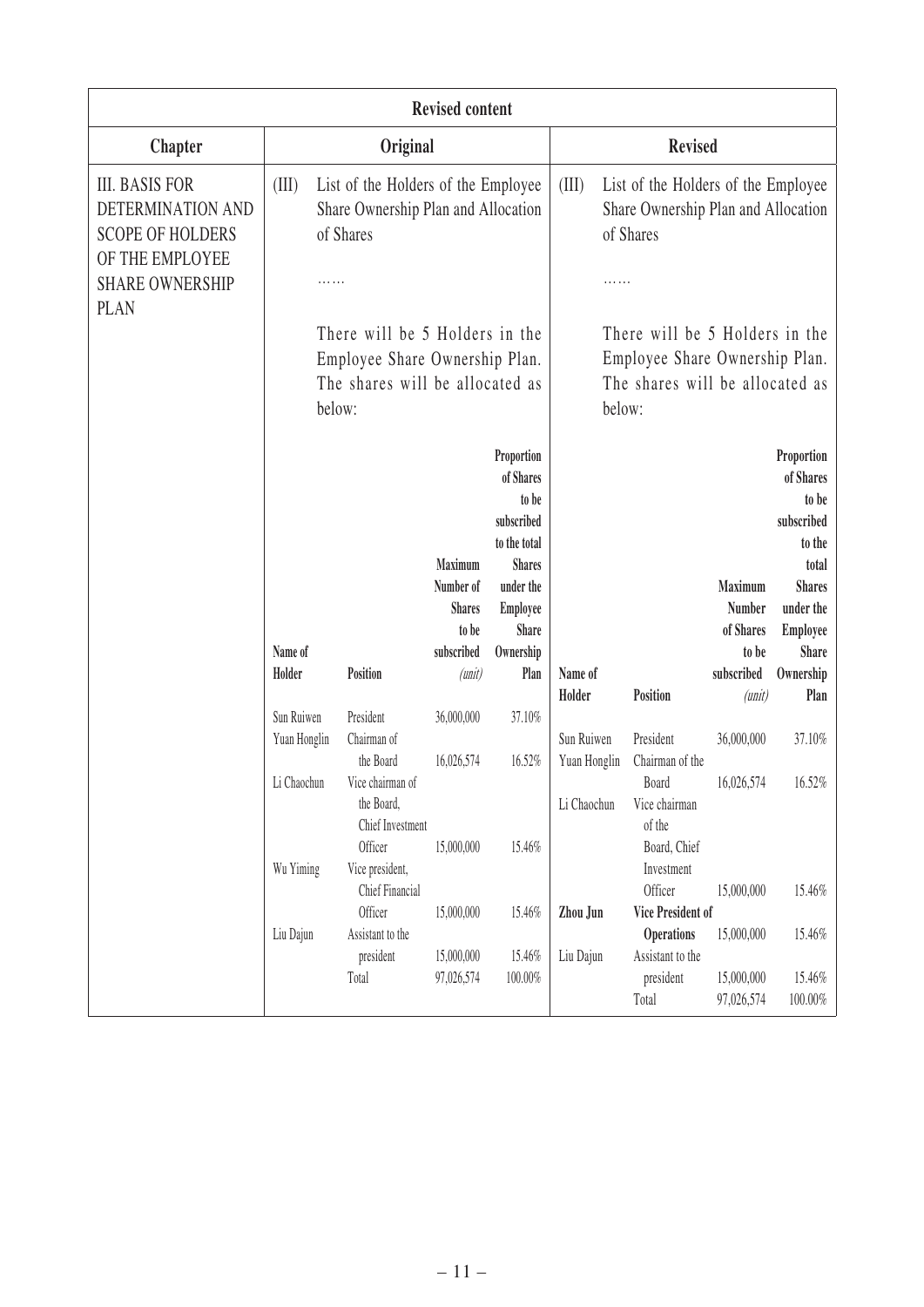| <b>Revised content</b>                                                                             |                                                                                                                                                                                                                                                                                                                                                                                                                                                                                                                                                                         |                                                                                                                                                                                                                                                                                                                                                                                                                                                                                                                                                                         |  |  |  |  |  |
|----------------------------------------------------------------------------------------------------|-------------------------------------------------------------------------------------------------------------------------------------------------------------------------------------------------------------------------------------------------------------------------------------------------------------------------------------------------------------------------------------------------------------------------------------------------------------------------------------------------------------------------------------------------------------------------|-------------------------------------------------------------------------------------------------------------------------------------------------------------------------------------------------------------------------------------------------------------------------------------------------------------------------------------------------------------------------------------------------------------------------------------------------------------------------------------------------------------------------------------------------------------------------|--|--|--|--|--|
| <b>Chapter</b>                                                                                     | Original                                                                                                                                                                                                                                                                                                                                                                                                                                                                                                                                                                | <b>Revised</b>                                                                                                                                                                                                                                                                                                                                                                                                                                                                                                                                                          |  |  |  |  |  |
| V. TERM, LOCK-UP<br>PERIOD, ALLOCATION<br>OF THE EMPLOYEE<br><b>SHARE OWNERSHIP</b><br><b>PLAN</b> | (I)<br>Term of the Employee Share<br>Ownership Plan<br>1.<br>The term of the Employee<br>Share Ownership Plan is 48<br>months, commencing from<br>the date when the draft of the<br>Employee Share Ownership<br>Plan is considered and<br>approved at the shareholders'<br>general meeting of the<br>Company and the Company<br>announces the registration of<br>the last tranche of the Target<br>Shares under the Employee<br>Share Ownership Plan. The<br>Employee Share Ownership<br>Plan will be automatically<br>terminated if it is not<br>extended upon expiry. | (I)<br>Term of the Employee Share<br>Ownership Plan<br>1.<br>The term of the Employee<br>Share Ownership Plan is 60<br>months, commencing from<br>the date when the draft of the<br>Employee Share Ownership<br>Plan is considered and<br>approved at the shareholders'<br>general meeting of the<br>Company and the Company<br>announces the registration of<br>the last tranche of the Target<br>Shares under the Employee<br>Share Ownership Plan. The<br>Employee Share Ownership<br>Plan will be automatically<br>terminated if it is not<br>extended upon expiry. |  |  |  |  |  |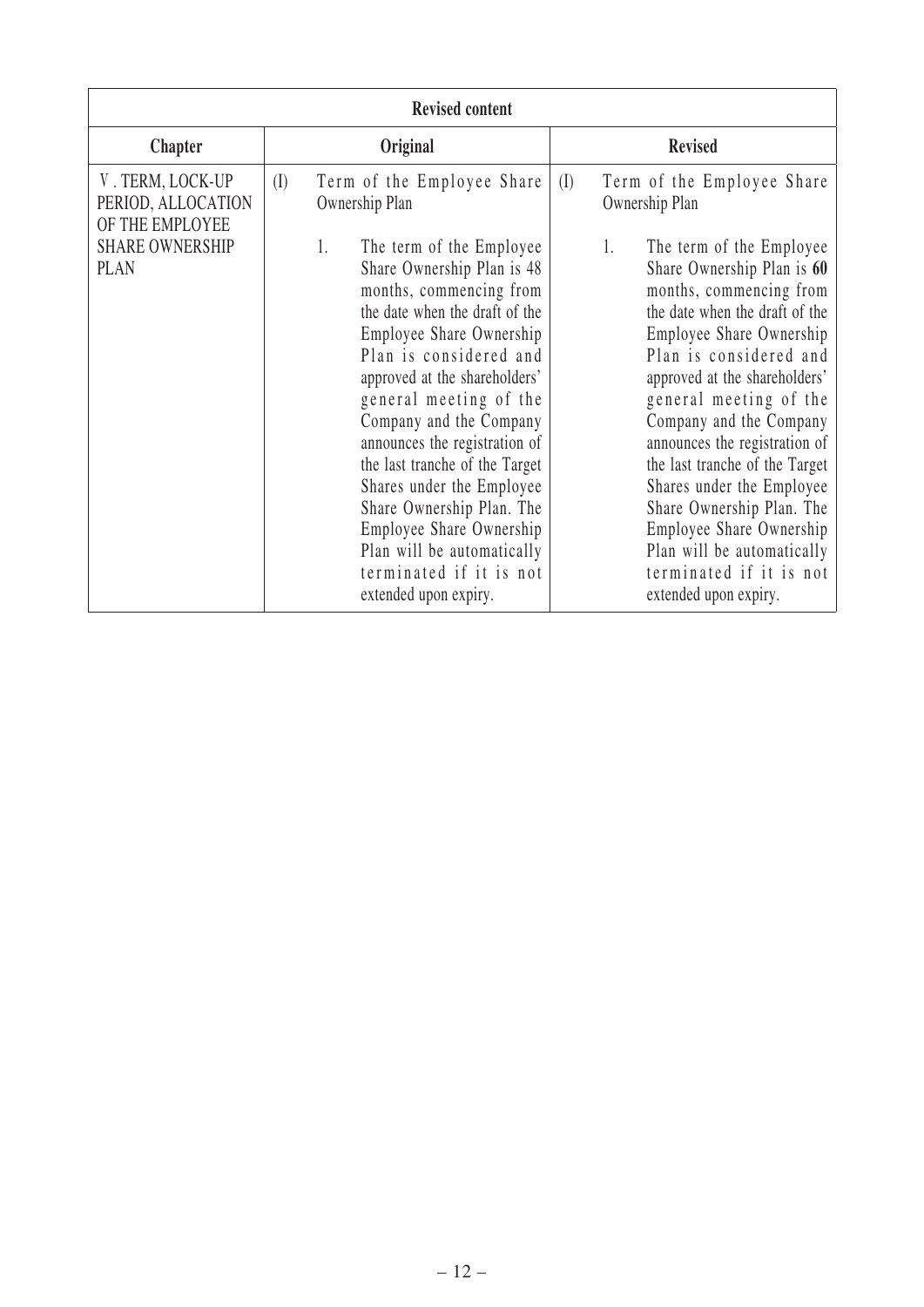|                | <b>Revised content</b>                                      |                                                                                                                                                                                                                                                                                                                                                                                                                                                                                                                                                                                                                                                                              |  |  |  |  |  |
|----------------|-------------------------------------------------------------|------------------------------------------------------------------------------------------------------------------------------------------------------------------------------------------------------------------------------------------------------------------------------------------------------------------------------------------------------------------------------------------------------------------------------------------------------------------------------------------------------------------------------------------------------------------------------------------------------------------------------------------------------------------------------|--|--|--|--|--|
| <b>Chapter</b> | Original                                                    | <b>Revised</b>                                                                                                                                                                                                                                                                                                                                                                                                                                                                                                                                                                                                                                                               |  |  |  |  |  |
|                | (III)<br>Allocation of the Employee Share<br>Ownership Plan | (III)<br>Allocation of the Employee Share<br>Ownership Plan                                                                                                                                                                                                                                                                                                                                                                                                                                                                                                                                                                                                                  |  |  |  |  |  |
|                |                                                             | Newly added:                                                                                                                                                                                                                                                                                                                                                                                                                                                                                                                                                                                                                                                                 |  |  |  |  |  |
|                |                                                             | 2.<br>The performance appraisal<br>year will be automatically<br>extended by one year for the<br>new incentive participants<br>who are entitled with the<br>shares of the Employee<br><b>Share Ownership Plan held</b><br>by the resigned holders as<br>at the end of the year (i.e.<br>December 31 of the year)<br>during the performance<br>appraisal period (i.e. 2021,<br>$2022, 2023$ ) as stipulated<br>in paragraph (4) of<br>Article 5 of the Employee<br>Share Ownership Plan.<br>The specific appraisal<br>indicators for such incentive<br>participants shall be set by<br>the Management Committee<br>of the Employee Share<br><b>Ownership Plan separately.</b> |  |  |  |  |  |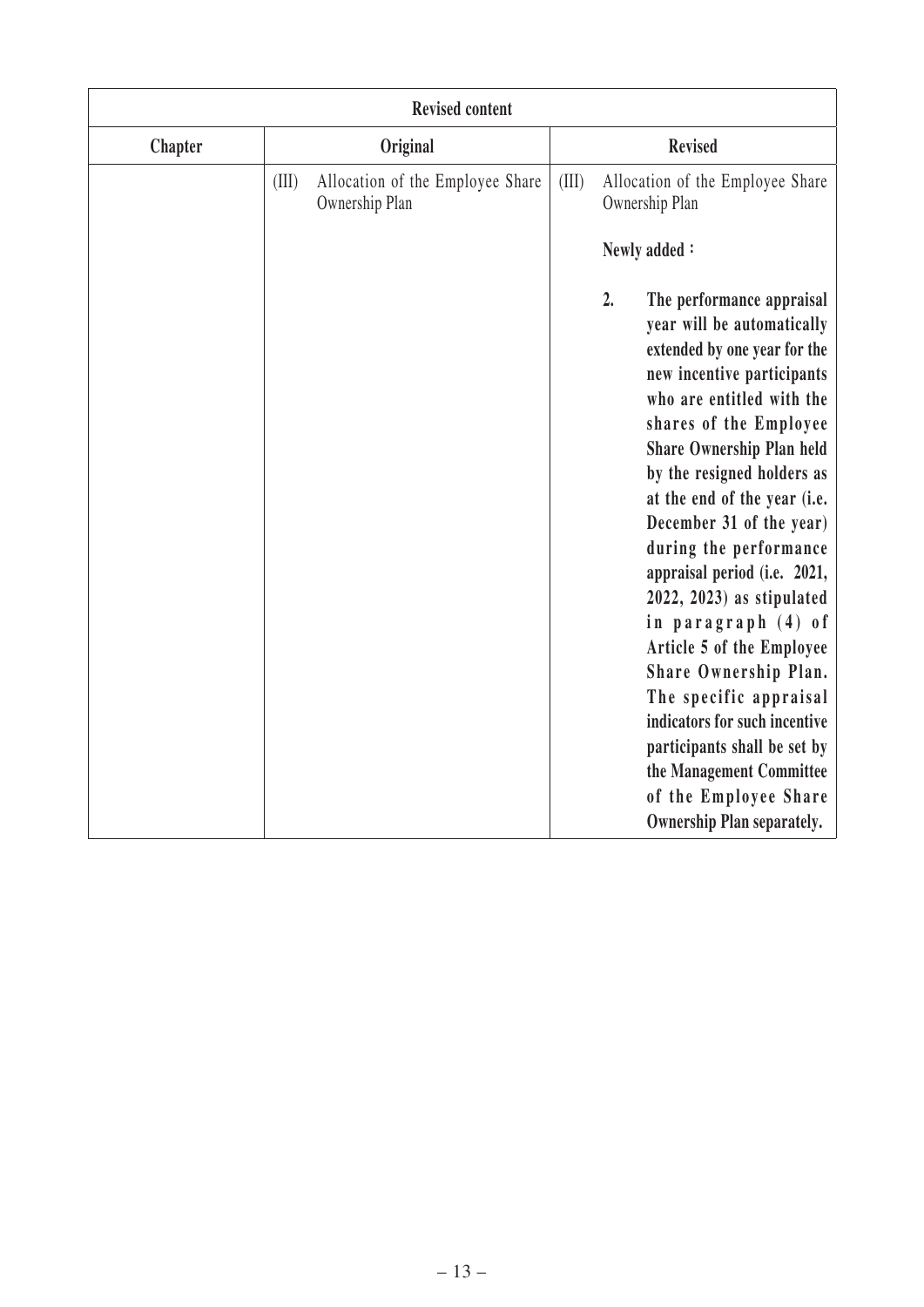| <b>Revised content</b> |                                                                                                                                                                                                                                                                                                                                                                                                                                                                                                                                                                                                                                                                                                                                                                                                          |                                                                                                                                                                                                                                                                                                                                                                                                                                                                                                                                                                                                                                                                                                                                                                                                                |  |  |  |  |  |
|------------------------|----------------------------------------------------------------------------------------------------------------------------------------------------------------------------------------------------------------------------------------------------------------------------------------------------------------------------------------------------------------------------------------------------------------------------------------------------------------------------------------------------------------------------------------------------------------------------------------------------------------------------------------------------------------------------------------------------------------------------------------------------------------------------------------------------------|----------------------------------------------------------------------------------------------------------------------------------------------------------------------------------------------------------------------------------------------------------------------------------------------------------------------------------------------------------------------------------------------------------------------------------------------------------------------------------------------------------------------------------------------------------------------------------------------------------------------------------------------------------------------------------------------------------------------------------------------------------------------------------------------------------------|--|--|--|--|--|
| <b>Chapter</b>         | Original                                                                                                                                                                                                                                                                                                                                                                                                                                                                                                                                                                                                                                                                                                                                                                                                 | <b>Revised</b>                                                                                                                                                                                                                                                                                                                                                                                                                                                                                                                                                                                                                                                                                                                                                                                                 |  |  |  |  |  |
|                        | Performance Appraisal of the<br>(IV)<br>Employee Share Ownership Plan                                                                                                                                                                                                                                                                                                                                                                                                                                                                                                                                                                                                                                                                                                                                    | (IV)<br>Performance Appraisal of the<br>Employee Share Ownership Plan                                                                                                                                                                                                                                                                                                                                                                                                                                                                                                                                                                                                                                                                                                                                          |  |  |  |  |  |
|                        |                                                                                                                                                                                                                                                                                                                                                                                                                                                                                                                                                                                                                                                                                                                                                                                                          |                                                                                                                                                                                                                                                                                                                                                                                                                                                                                                                                                                                                                                                                                                                                                                                                                |  |  |  |  |  |
|                        | 1.<br>Performance Appraisal<br>Indicators for the Company:                                                                                                                                                                                                                                                                                                                                                                                                                                                                                                                                                                                                                                                                                                                                               | Performance Appraisal<br>1.<br>Indicators for the Company:                                                                                                                                                                                                                                                                                                                                                                                                                                                                                                                                                                                                                                                                                                                                                     |  |  |  |  |  |
|                        |                                                                                                                                                                                                                                                                                                                                                                                                                                                                                                                                                                                                                                                                                                                                                                                                          |                                                                                                                                                                                                                                                                                                                                                                                                                                                                                                                                                                                                                                                                                                                                                                                                                |  |  |  |  |  |
|                        | Note:<br>The asset-liability ratio is<br>calculated based on the amount<br>after deducting monetary capital,<br>which includes RMI of trading<br>companies IXM B.V; the return<br>on equity ratio is the weighted<br>average return on equity ratio,<br>and the incentive cost arising<br>from the implementation of the<br>Employee Share Ownership Plan is<br>not considered in the calculation;<br>during the term of the Employee<br>Share Ownership Plan, if there are<br>changes in the total assets and net<br>assets caused by the Company's<br>additional issuance, allotment of<br>Shares, issuance of convertible<br>bonds, etc, the changes in the total<br>assets and net assets caused by<br>such events and the corresponding<br>revenue shall be excluded from the<br>appraisal results. | <b>Note 1:</b> The asset-liability ratio is<br>calculated based on the amount<br>after deducting monetary capital,<br>which includes RMI of trading<br>companies IXM B.V; the return<br>on equity ratio is the weighted<br>average return on equity ratio,<br>and the incentive cost arising<br>from the implementation of the<br>Employee Share Ownership Plan is<br>not considered in the calculation;<br>during the term of the Employee<br>Share Ownership Plan, if there are<br>changes in the total assets and net<br>assets caused by the Company's<br>additional issuance, allotment of<br>Shares, issuance of convertible<br>bonds, etc, the changes in the total<br>assets and net assets caused by<br>such events and the corresponding<br>revenue shall be excluded from the<br>appraisal results. |  |  |  |  |  |
|                        |                                                                                                                                                                                                                                                                                                                                                                                                                                                                                                                                                                                                                                                                                                                                                                                                          | <i>Note 2:</i> According to item 2 of paragraph<br>(3) of Article 5 of the Employee<br>Share Ownership Plan, as Mr.<br>Zhou Jun, the new incentive<br>participant of the Employee<br>Share Ownership Plan, will be<br>entitled with the relevant shares<br>and corresponding interests<br>held by Ms. Wu Yiming, the<br>performance appraisal period for<br>Mr. Zhou Jun will be 2022-2024,<br>namely.                                                                                                                                                                                                                                                                                                                                                                                                         |  |  |  |  |  |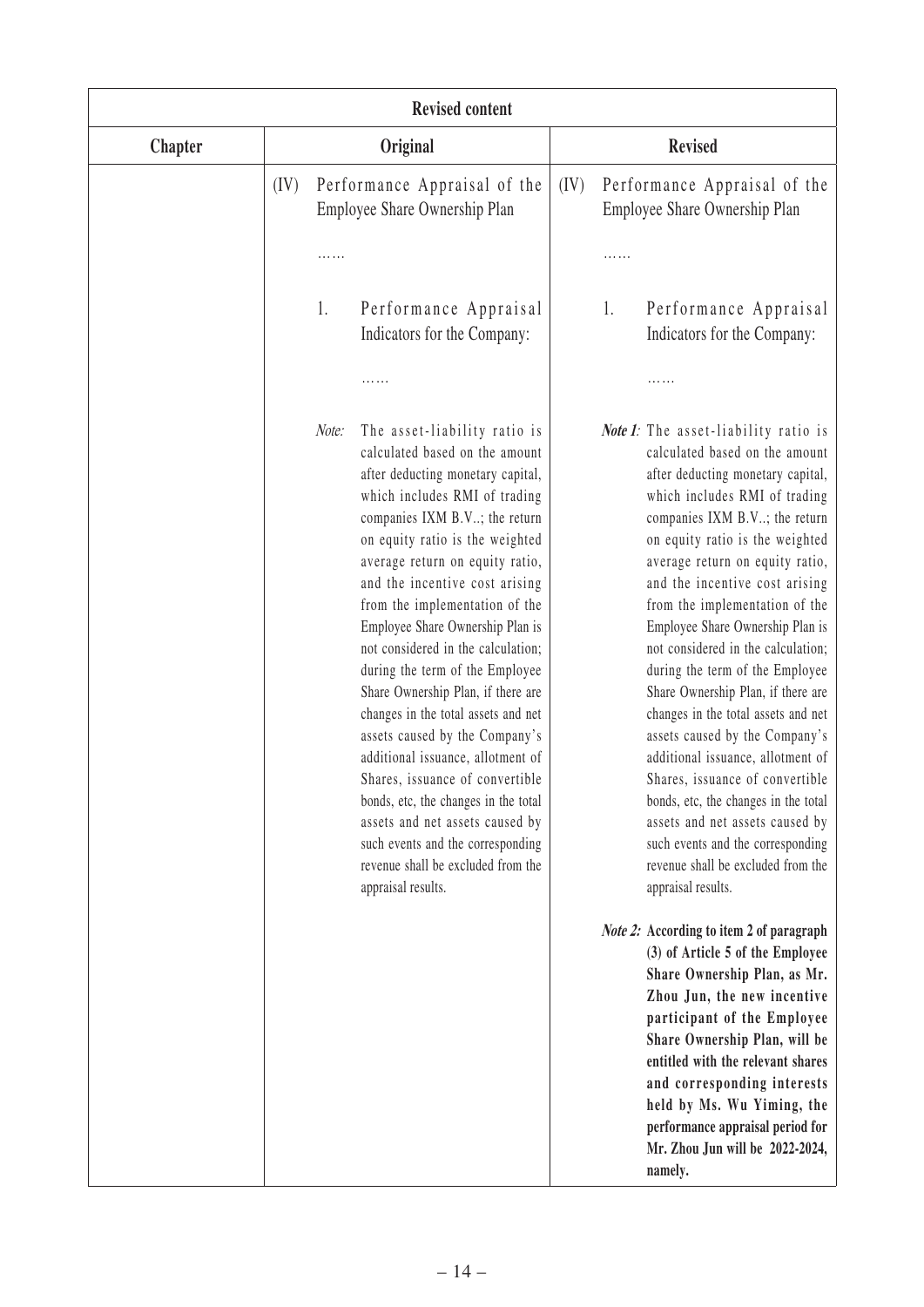| <b>Revised content</b> |                                                                                                                                                                                                                                                            |                                                                    |                                                                                                                                       |  |  |  |
|------------------------|------------------------------------------------------------------------------------------------------------------------------------------------------------------------------------------------------------------------------------------------------------|--------------------------------------------------------------------|---------------------------------------------------------------------------------------------------------------------------------------|--|--|--|
| <b>Chapter</b>         | Original                                                                                                                                                                                                                                                   | <b>Revised</b>                                                     |                                                                                                                                       |  |  |  |
|                        |                                                                                                                                                                                                                                                            | interest<br>allocation<br>period                                   | Performance appraisal targets                                                                                                         |  |  |  |
|                        |                                                                                                                                                                                                                                                            | <b>First tranche</b><br>(1)<br>of interest<br>allocation<br>period | The asset-liability ratio<br>(excluding monetary funds<br>(including RMI)) at the<br>end of 2022 shall not be<br>more than $60\%$ ;   |  |  |  |
|                        |                                                                                                                                                                                                                                                            | (2)                                                                | Based on the performance<br>in 2020, the compound<br>annual growth rate of<br>return on equity in 2022<br>shall not be less than 12%. |  |  |  |
|                        |                                                                                                                                                                                                                                                            | Second<br>(1)<br>tranche<br>of interest<br>allocation<br>period    | The asset-liability ratio<br>(excluding monetary funds<br>(including RMI)) at the<br>end of 2023 shall not be<br>more than $60\%$ ;   |  |  |  |
|                        |                                                                                                                                                                                                                                                            | (2)                                                                | Based on the performance<br>in 2020, the compound<br>annual growth rate of<br>return on equity in 2023<br>shall not be less than 12%. |  |  |  |
|                        |                                                                                                                                                                                                                                                            | Third tranche<br>(1)<br>of interest<br>allocation<br>period        | The asset-liability ratio<br>(excluding monetary funds<br>(including RMI)) at the<br>end of 2024 shall not be<br>more than $60\%$ ;   |  |  |  |
|                        |                                                                                                                                                                                                                                                            | (2)                                                                | Based on the performance<br>in 2020, the compound<br>annual growth rate of<br>return on equity in 2024<br>shall not be less than 12%. |  |  |  |
|                        | Application of Appraisal Results<br>3.                                                                                                                                                                                                                     | Delete this article                                                |                                                                                                                                       |  |  |  |
|                        | When the performance appraisal for<br>the Company meets the standard, the<br>distributable amount to the Holder in<br>the corresponding allocation period<br>= amount of the Target Shares in<br>the allocation period $\times$ allocation<br>coefficient. |                                                                    |                                                                                                                                       |  |  |  |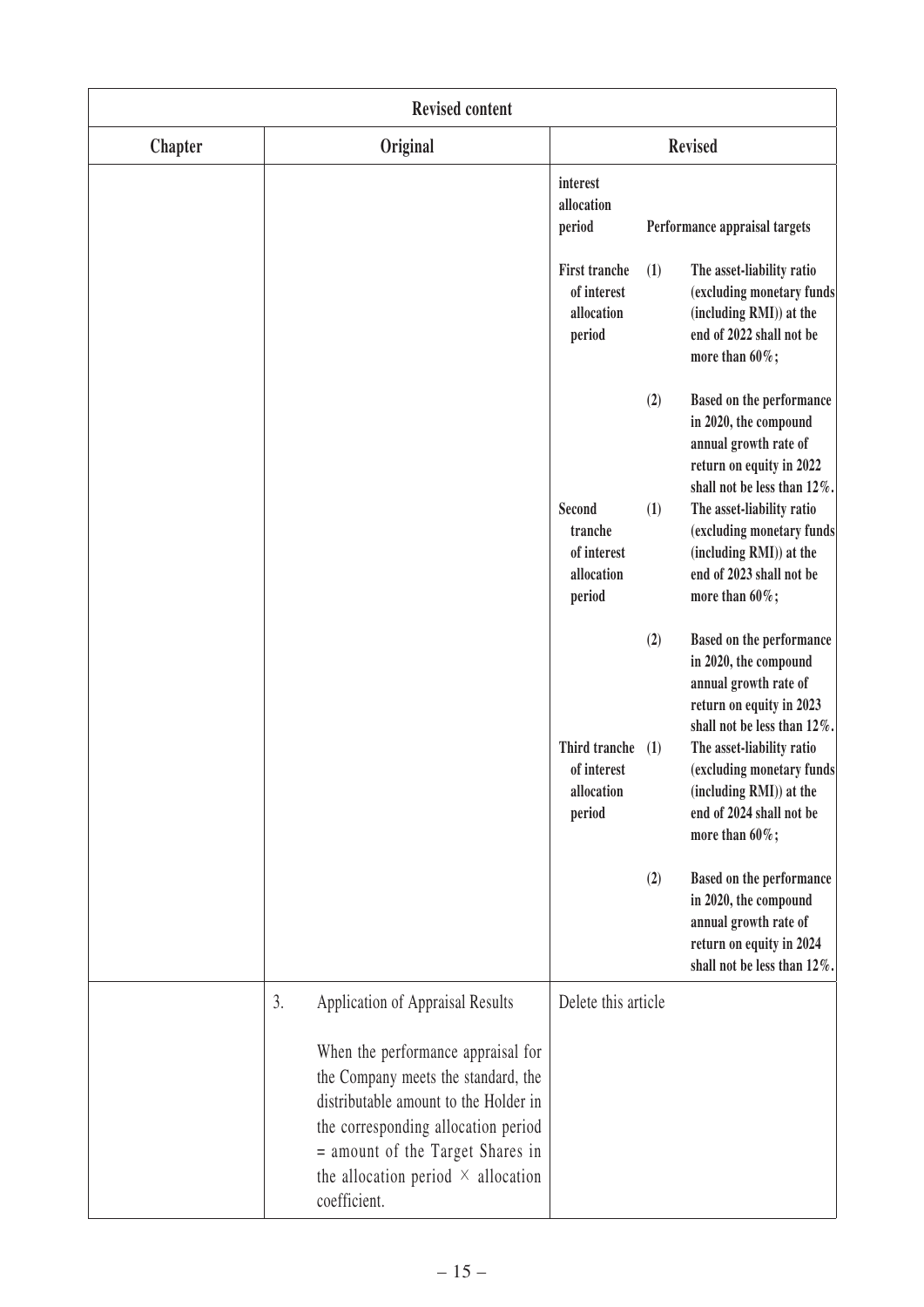| Original<br>Rights and Obligations of the<br>(I)<br>Company<br>After being approved by the<br>general meeting of shareholders,<br>the Employee Share Ownership<br>Plan shall be managed by the<br>Company itself. Depending on the<br>implementation of the Employee<br>Share Ownership Plan, professional<br>institutions with relevant<br>qualifications may be engaged to<br>provide consultation and other                                                                                                                                                                                                                                                                                                                                                                        | <b>Revised</b><br>Rights and Obligations of the<br>(I)<br>Company<br>After being approved by the general<br>meeting of shareholders, the<br>Employee Share Ownership Plan<br>shall be managed by the Company<br>itself or the commissioned<br>third parties. Depending on the<br>implementation of the Employee<br>Share Ownership Plan, professional<br>institutions with relevant                                                                                                                                                                                                                                                                                                                                                                                                                                                                                             |
|---------------------------------------------------------------------------------------------------------------------------------------------------------------------------------------------------------------------------------------------------------------------------------------------------------------------------------------------------------------------------------------------------------------------------------------------------------------------------------------------------------------------------------------------------------------------------------------------------------------------------------------------------------------------------------------------------------------------------------------------------------------------------------------|---------------------------------------------------------------------------------------------------------------------------------------------------------------------------------------------------------------------------------------------------------------------------------------------------------------------------------------------------------------------------------------------------------------------------------------------------------------------------------------------------------------------------------------------------------------------------------------------------------------------------------------------------------------------------------------------------------------------------------------------------------------------------------------------------------------------------------------------------------------------------------|
|                                                                                                                                                                                                                                                                                                                                                                                                                                                                                                                                                                                                                                                                                                                                                                                       |                                                                                                                                                                                                                                                                                                                                                                                                                                                                                                                                                                                                                                                                                                                                                                                                                                                                                 |
|                                                                                                                                                                                                                                                                                                                                                                                                                                                                                                                                                                                                                                                                                                                                                                                       |                                                                                                                                                                                                                                                                                                                                                                                                                                                                                                                                                                                                                                                                                                                                                                                                                                                                                 |
|                                                                                                                                                                                                                                                                                                                                                                                                                                                                                                                                                                                                                                                                                                                                                                                       |                                                                                                                                                                                                                                                                                                                                                                                                                                                                                                                                                                                                                                                                                                                                                                                                                                                                                 |
| Ownership Plan.<br>The internal top management<br>authority of the Employee Share<br>Ownership Plan is the Holders'<br>meeting. A Management Committee<br>shall be set up at the Holders'<br>meeting, and the Management<br>Committee shall be authorized<br>as the management body of the<br>Employee Share Ownership Plan to<br>supervise the daily management of<br>the Employee Share Ownership Plan<br>and exercise other shareholders'<br>rights except voting rights on behalf<br>of the Holders. The Employee<br>Share Ownership Plan management<br>measures clearly stipulate the<br>responsibilities of the Management<br>Committee, and take sufficient risk<br>prevention and isolation measures.<br>The Board of the Company is<br>responsible for drafting and revising | qualifications may be engaged to<br>provide consultation, entrusted<br>management and other services for<br>the Employee Share Ownership Plan.<br>The internal top management<br>authority of the Employee Share<br>Ownership Plan is the Holders'<br>meeting. A Management Committee<br>shall be set up at the Holders'<br>meeting, and the Management<br>Committee shall be authorized to<br>perform some of the Management<br>Committee's functions, and<br>supervise the daily management of<br>the Employee Share Ownership Plan.<br>The Employee Share Ownership<br>Plan management measures clearly<br>stipulate the responsibilities of<br>the Management Committee, and<br>take sufficient risk prevention and<br>isolation measures. The Board of<br>the Company is responsible for<br>drafting and revising the draft plan,<br>and handling other matters related to |
| matters related to the Employee<br>Share Ownership Plan within the<br>scope authorized by the general                                                                                                                                                                                                                                                                                                                                                                                                                                                                                                                                                                                                                                                                                 | the Employee Share Ownership Plan<br>within the scope authorized by the<br>general meeting of Shareholders.                                                                                                                                                                                                                                                                                                                                                                                                                                                                                                                                                                                                                                                                                                                                                                     |
|                                                                                                                                                                                                                                                                                                                                                                                                                                                                                                                                                                                                                                                                                                                                                                                       | services for the Employee Share<br>the draft plan, and handling other<br>meeting of Shareholders.                                                                                                                                                                                                                                                                                                                                                                                                                                                                                                                                                                                                                                                                                                                                                                               |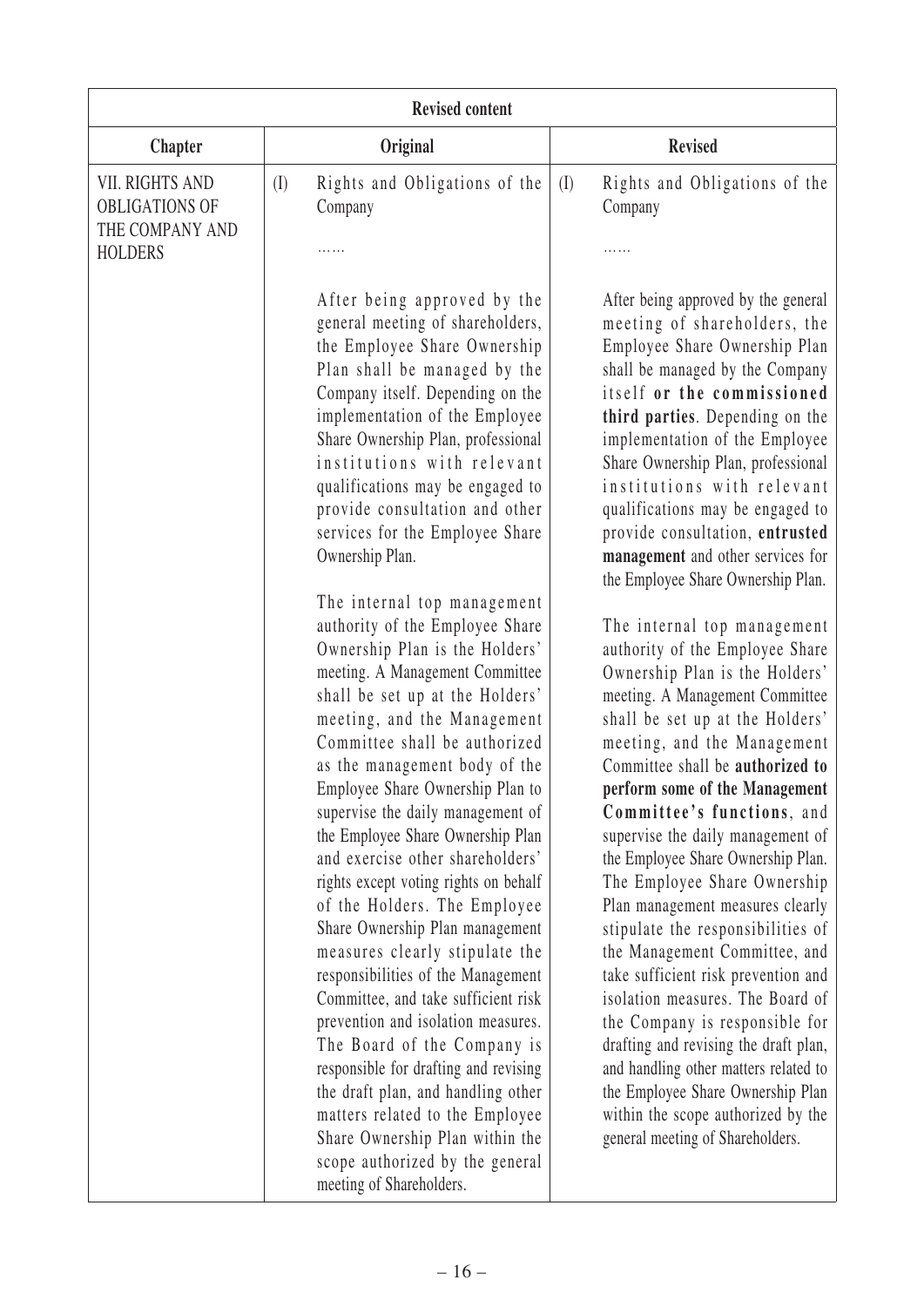| <b>Revised content</b>                                                            |                 |                  |                                                                                                                                                      |     |    |                  |                                                                                                                                                  |
|-----------------------------------------------------------------------------------|-----------------|------------------|------------------------------------------------------------------------------------------------------------------------------------------------------|-----|----|------------------|--------------------------------------------------------------------------------------------------------------------------------------------------|
| <b>Chapter</b>                                                                    | <b>Original</b> |                  |                                                                                                                                                      |     |    |                  | <b>Revised</b>                                                                                                                                   |
| VIII. MANAGEMENT<br>MODE OF THE<br><b>EMPLOYEE SHARE</b><br><b>OWNERSHIP PLAN</b> | (I)             | Holders' Meeting |                                                                                                                                                      | (I) | .  | Holders' Meeting |                                                                                                                                                  |
|                                                                                   |                 | 2.               | The following matters shall<br>be considered and discussed<br>at the Holders' Meeting:                                                               |     | 2. |                  | The following matters shall<br>be considered and discussed<br>at the Holders' Meeting:                                                           |
|                                                                                   |                 | .                |                                                                                                                                                      |     |    |                  |                                                                                                                                                  |
|                                                                                   |                 | (7)<br>(8)       | Authorization to<br>the Management<br>Committee to<br>take charge of the<br>collaboration with the<br>professional agencies;<br>Other matters deemed |     |    | (7)<br>(8)       | Authorization to<br>the Management<br>Committee to<br>take charge of the<br>collaboration with the<br>professional agencies;<br>Authorization to |
|                                                                                   |                 |                  | as necessary for<br>consideration at the<br>Holders' Meeting<br>by the Management<br>Committee.                                                      |     |    |                  | the Management<br><b>Committee to delegate</b><br>its management<br>functions to third-<br>party professional<br>institutions.                   |
|                                                                                   |                 |                  |                                                                                                                                                      |     |    | (9)              | Other matters deemed<br>as necessary for<br>consideration at the<br>Holders' Meeting<br>by the Management<br>Committee.                          |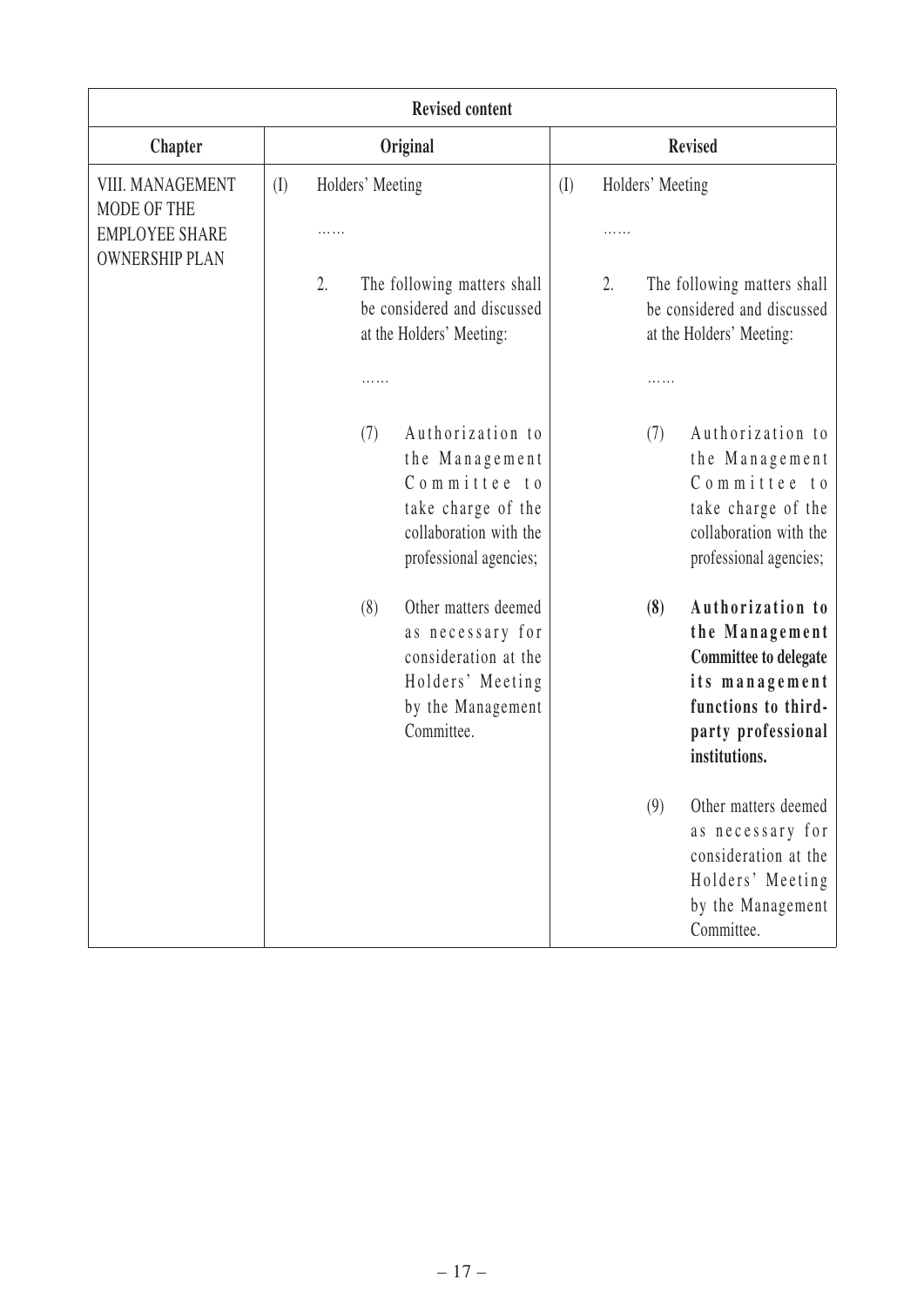| <b>Revised content</b> |                                     |                |                                                                                                                                                                                                                                                                                                          |      |    |     |                                                                                                                                                                                                                                                                                                                       |
|------------------------|-------------------------------------|----------------|----------------------------------------------------------------------------------------------------------------------------------------------------------------------------------------------------------------------------------------------------------------------------------------------------------|------|----|-----|-----------------------------------------------------------------------------------------------------------------------------------------------------------------------------------------------------------------------------------------------------------------------------------------------------------------------|
| <b>Chapter</b>         | Original                            |                |                                                                                                                                                                                                                                                                                                          |      |    |     | <b>Revised</b>                                                                                                                                                                                                                                                                                                        |
|                        | (II)<br><b>Management Committee</b> |                |                                                                                                                                                                                                                                                                                                          | (II) |    |     | <b>Management Committee</b>                                                                                                                                                                                                                                                                                           |
|                        |                                     | .<br>3.<br>(4) | The Management Committee<br>shall discharge the following<br>functions and authority:<br>Decide on whether<br>to engage relevant<br>professional<br>institutions to<br>provide management,<br>consultation and<br>other services for the<br>daily management of<br>the Employee Share<br>Ownership Plan; |      | 3. | (4) | The Management Committee<br>shall discharge the following<br>functions and authority:<br>Decide on whether<br>to engage relevant<br>professional<br>institutions to<br>provide entrusted<br>management,<br>consultation and<br>other services for the<br>daily management of<br>the Employee Share<br>Ownership Plan; |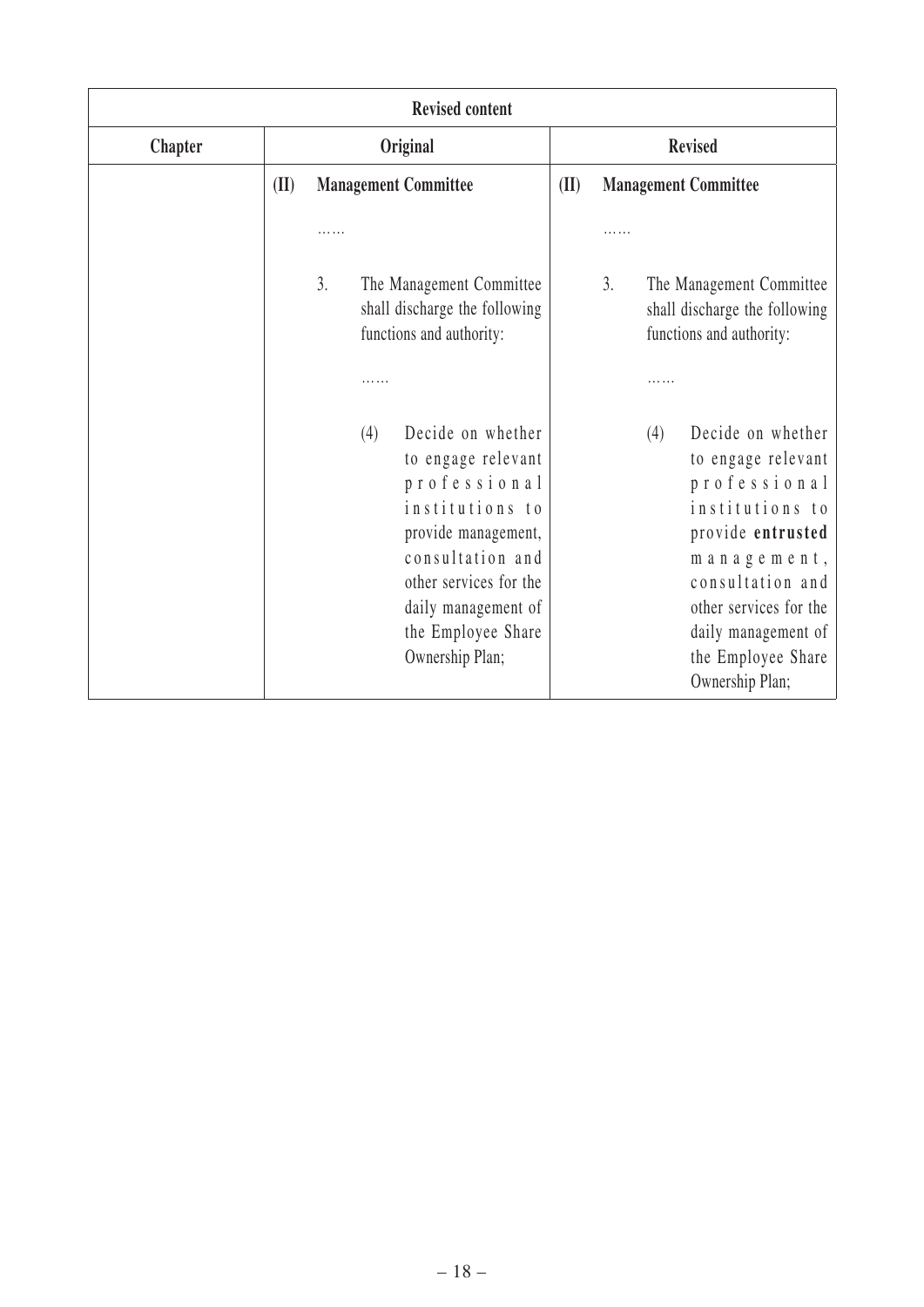| <b>Revised content</b> |          |                                                                                                                                                                                                                                                                                                                                                                                                                                                                                                                                                                                                                                                                                                            |  |  |  |  |  |
|------------------------|----------|------------------------------------------------------------------------------------------------------------------------------------------------------------------------------------------------------------------------------------------------------------------------------------------------------------------------------------------------------------------------------------------------------------------------------------------------------------------------------------------------------------------------------------------------------------------------------------------------------------------------------------------------------------------------------------------------------------|--|--|--|--|--|
| <b>Chapter</b>         | Original | <b>Revised</b>                                                                                                                                                                                                                                                                                                                                                                                                                                                                                                                                                                                                                                                                                             |  |  |  |  |  |
|                        |          | Addition                                                                                                                                                                                                                                                                                                                                                                                                                                                                                                                                                                                                                                                                                                   |  |  |  |  |  |
|                        |          | <b>Entrusted management institution</b><br>(III)                                                                                                                                                                                                                                                                                                                                                                                                                                                                                                                                                                                                                                                           |  |  |  |  |  |
|                        |          | Selection of the entrusted<br>1.<br>management institution<br>(if any): The Management<br>Committee may delegate<br>the management of the<br><b>Employee Share Ownership</b><br>Plan to a qualified<br>professional institution,<br>which will safeguard the<br>legal rights and interests<br>of the Employee Share<br><b>Ownership Plan and ensure</b><br>its property safety in<br>accordance with the relevant<br>laws and regulations and the<br><b>Employee Share Ownership</b><br>Plan. On behalf of the<br><b>Employee Share Ownership</b><br>Plan, the Company shall<br>enter into the entrusted<br>management contract<br>or relevant agreement<br>documents with such<br>management institution. |  |  |  |  |  |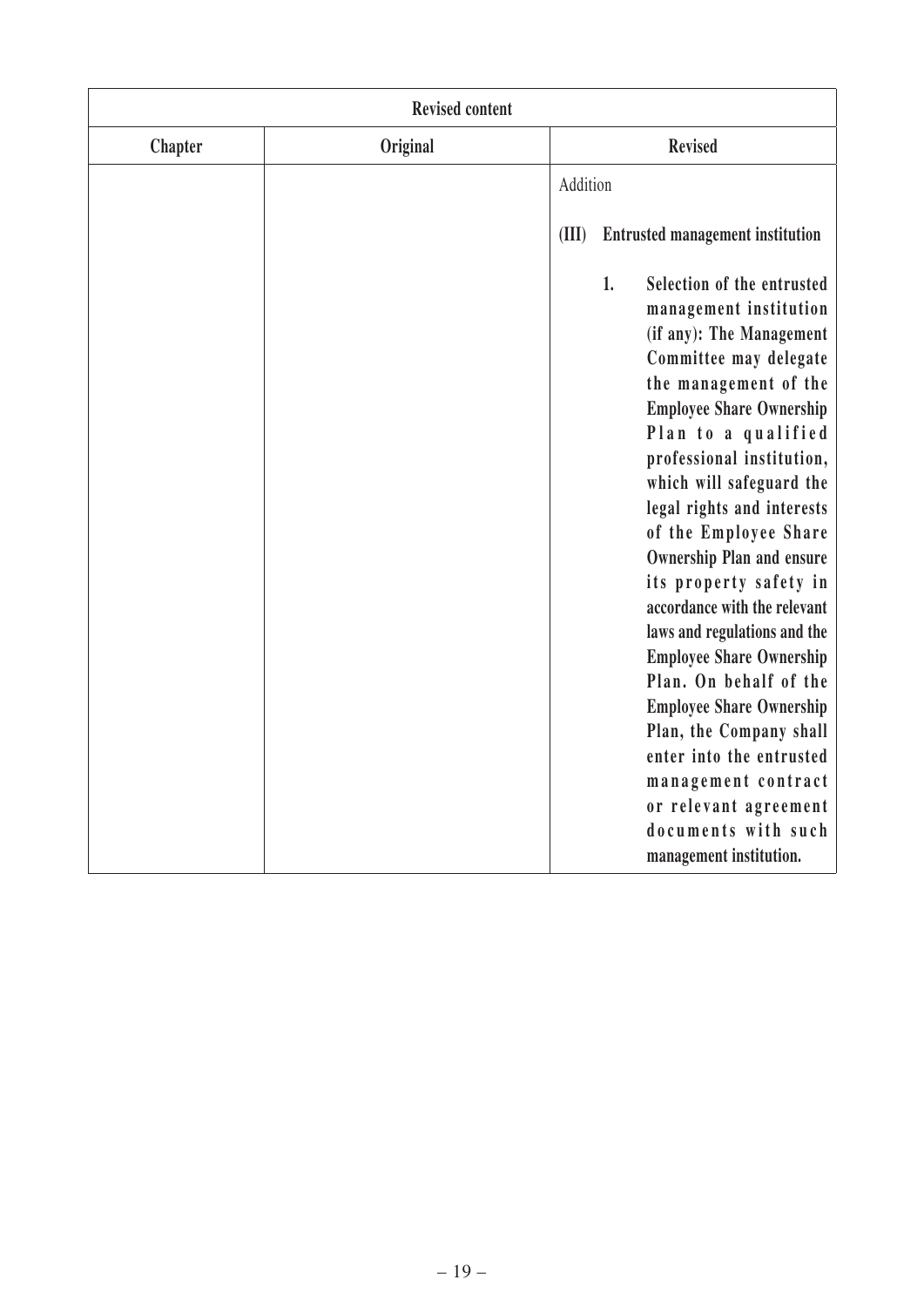| <b>Revised content</b> |          |                    |                                                                                                                                                                                                                                                                                                                                                         |
|------------------------|----------|--------------------|---------------------------------------------------------------------------------------------------------------------------------------------------------------------------------------------------------------------------------------------------------------------------------------------------------------------------------------------------------|
| <b>Chapter</b>         | Original |                    | <b>Revised</b>                                                                                                                                                                                                                                                                                                                                          |
|                        |          | 2.                 | Main terms of the<br>entrusted management<br>contract (subject to the<br>execution the relevant<br>agreements): As of the date<br>of the announcement of the<br><b>Employee Share Ownership</b><br>Plan, the Company has not<br>entered into or intended<br>to enter into any entrusted<br>management contracts<br>and relevant agreement<br>documents. |
|                        |          | 3.                 | Accrual and payment of<br>relevant fees: Management<br>fee, trustee fee and other<br>relevant fees shall be subject<br>to the relevant agreement<br>executed.                                                                                                                                                                                           |
|                        |          | $\boldsymbol{4}$ . | Taxation: The tax<br>obligations of each tax<br>subject involved in the<br>operation of the entrusted<br>management shall be<br>fulfilled in accordance<br>with national tax laws and<br>regulations.                                                                                                                                                   |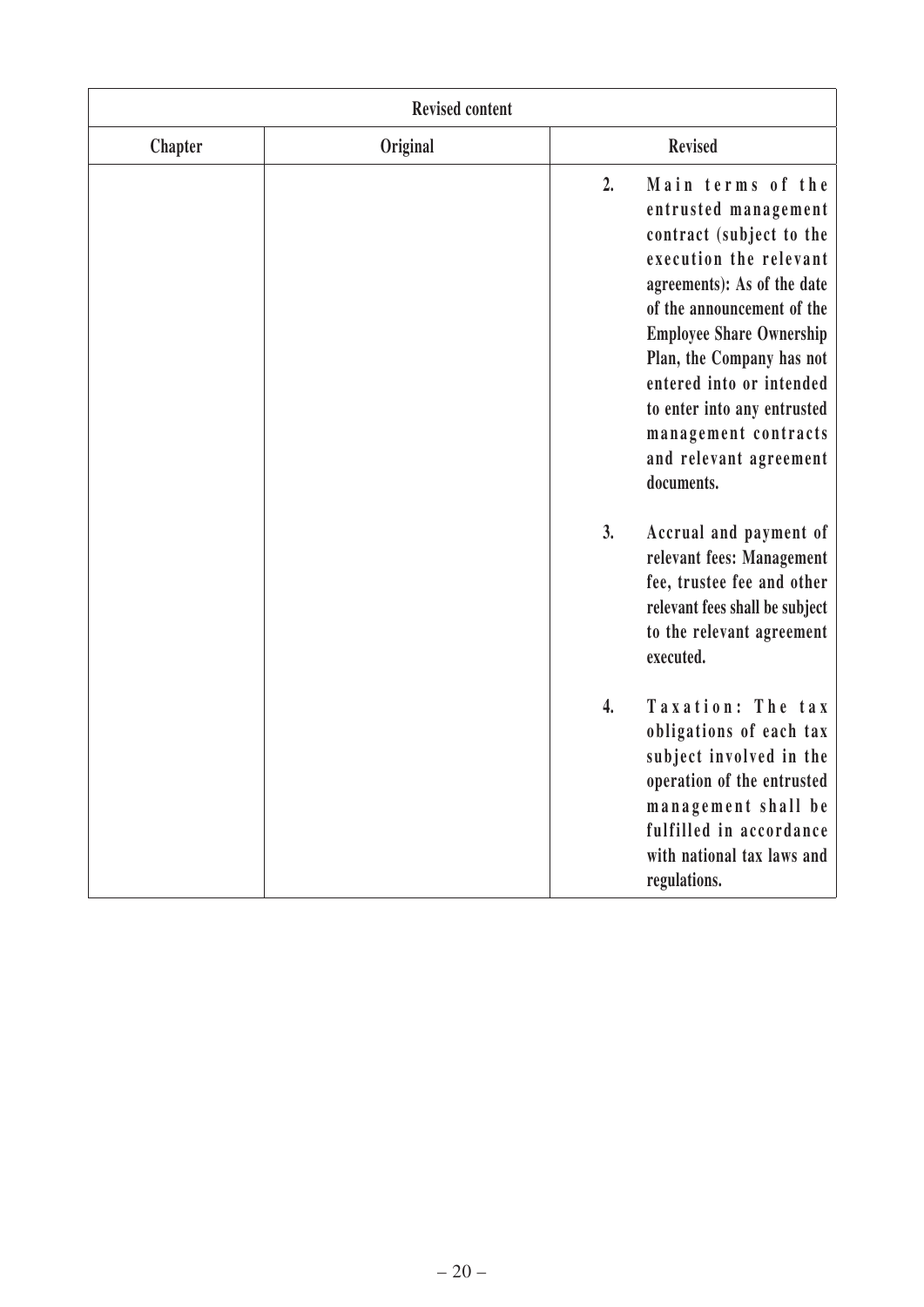| <b>Revised content</b>                                                                                                               |                                                                                                                                                                                                                                                                                                                                     |                                                                                                                                                                                                                                                                                                                                                                                                                                                        |  |
|--------------------------------------------------------------------------------------------------------------------------------------|-------------------------------------------------------------------------------------------------------------------------------------------------------------------------------------------------------------------------------------------------------------------------------------------------------------------------------------|--------------------------------------------------------------------------------------------------------------------------------------------------------------------------------------------------------------------------------------------------------------------------------------------------------------------------------------------------------------------------------------------------------------------------------------------------------|--|
| <b>Chapter</b>                                                                                                                       | Original                                                                                                                                                                                                                                                                                                                            | <b>Revised</b>                                                                                                                                                                                                                                                                                                                                                                                                                                         |  |
| X. AMENDMENT,<br><b>TERMINATION AND</b><br>DISPOSAL OF EQUITY<br>OF HOLDERS OF THE<br><b>EMPLOYEE SHARE</b><br><b>OWNERSHIP PLAN</b> | Amendment to the Employee Share<br>(II)<br>Ownership Plan<br>Within the term, any amendment to<br>the Employee Share Ownership Plan<br>shall be approved by the Holders<br>holding more than 2/3 (inclusive) of<br>the total units present at the Holders'<br>Meeting and submitted to the Board<br>for consideration and approval. | (II)<br>Amendment to the Employee Share<br>Ownership Plan<br>Within the term, any amendment to<br>the Employee Share Ownership Plan<br>shall be approved by the Holders<br>holding more than 2/3 (inclusive) of<br>the total units present at the Holders'<br>Meeting and submitted to the Board<br>for consideration and approval, other<br>than the decision authorized to be<br>made by the Holders' meeting and<br>the Management Committee of the |  |
|                                                                                                                                      |                                                                                                                                                                                                                                                                                                                                     | <b>Employee Share Ownership Plan.</b>                                                                                                                                                                                                                                                                                                                                                                                                                  |  |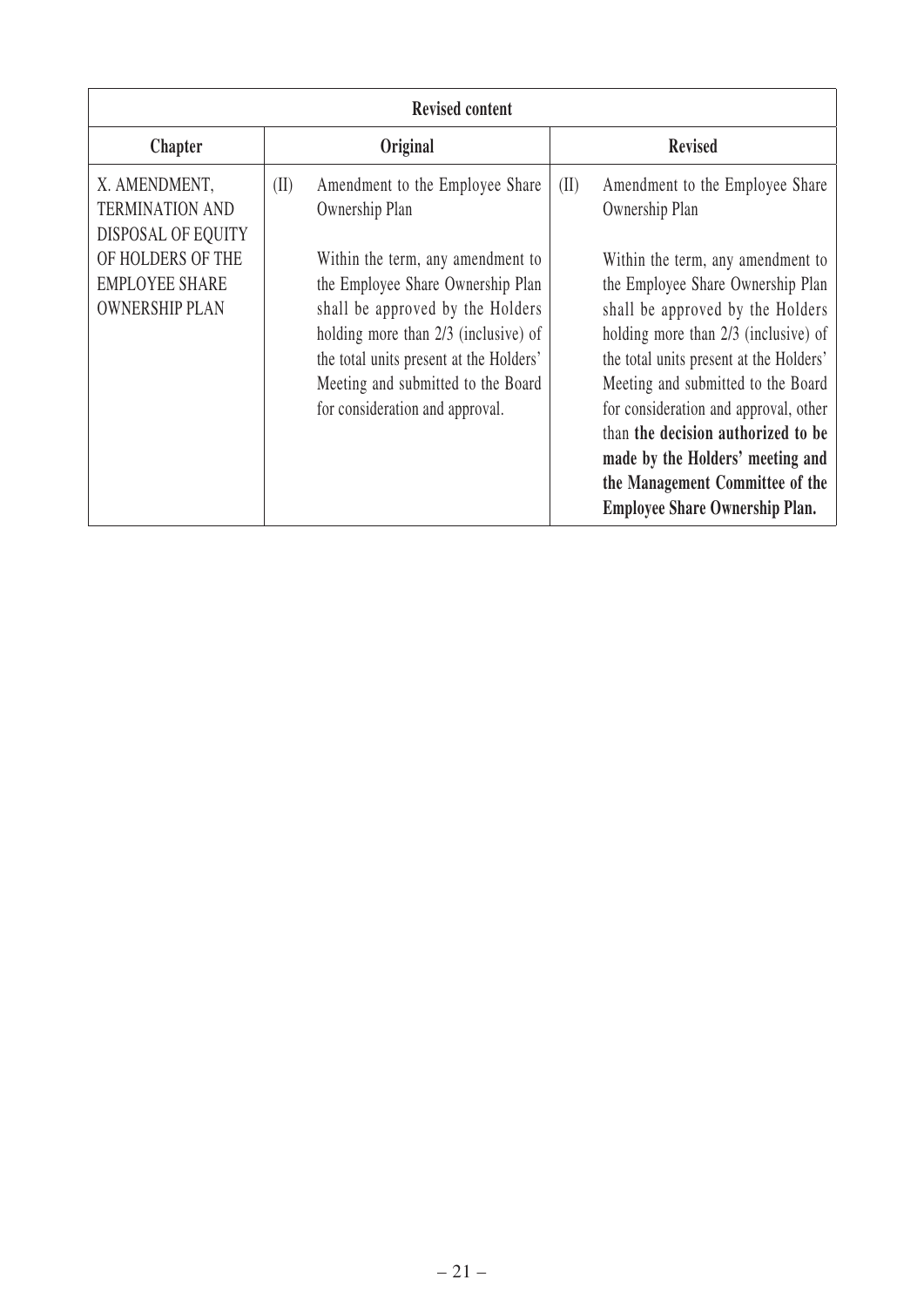| <b>Revised content</b> |    |                                                                                                                                                                                                                                                                                                                                                                                                                                                                                                                                                                                                                                                                                                                                                                                                                                                                                                                                                                                                                |    |                                                                                                                                                                                                                                                                                                                                                                                                                                                                                                                                                                                                                                                                                                                                                                                                                                                                                                                                                                                                                |
|------------------------|----|----------------------------------------------------------------------------------------------------------------------------------------------------------------------------------------------------------------------------------------------------------------------------------------------------------------------------------------------------------------------------------------------------------------------------------------------------------------------------------------------------------------------------------------------------------------------------------------------------------------------------------------------------------------------------------------------------------------------------------------------------------------------------------------------------------------------------------------------------------------------------------------------------------------------------------------------------------------------------------------------------------------|----|----------------------------------------------------------------------------------------------------------------------------------------------------------------------------------------------------------------------------------------------------------------------------------------------------------------------------------------------------------------------------------------------------------------------------------------------------------------------------------------------------------------------------------------------------------------------------------------------------------------------------------------------------------------------------------------------------------------------------------------------------------------------------------------------------------------------------------------------------------------------------------------------------------------------------------------------------------------------------------------------------------------|
| <b>Chapter</b>         |    | Original                                                                                                                                                                                                                                                                                                                                                                                                                                                                                                                                                                                                                                                                                                                                                                                                                                                                                                                                                                                                       |    | <b>Revised</b>                                                                                                                                                                                                                                                                                                                                                                                                                                                                                                                                                                                                                                                                                                                                                                                                                                                                                                                                                                                                 |
|                        | 5. | In case of any of the<br>following circumstances,<br>the Management Committee<br>shall decide on whether<br>the interests held by the<br>Holder shall be dealt<br>with in accordance with<br>the procedures prior to<br>the occurrence of such<br>circumstances, or cancel the<br>Holder's qualification to<br>participate in the Employee<br>Share Ownership Plan, in such<br>case, the relevant interests<br>of the Target Shares shall be<br>compulsorily taken back by<br>the Management Committee<br>at the subscription price and<br>transferred to other employees<br>eligible to participate in the<br>Employee Share Ownership<br>Plan at the price decided by<br>the Management Committee;<br>and such new participants<br>of the Employee Share<br>Ownership Plan shall be<br>assessed in accordance with<br>the appraisal indicators of the<br>Employee Share Ownership<br>Plan (if participated into the<br>Employee Share Ownership<br>Plan in the final year of the<br>Employee Share Ownership | 5. | In case of any of the<br>following circumstances,<br>the Management Committee<br>shall decide on whether<br>the interests held by the<br>Holder shall be dealt<br>with in accordance with<br>the procedures prior to<br>the occurrence of such<br>circumstances, or cancel the<br>Holder's qualification to<br>participate in the Employee<br>Share Ownership Plan, in such<br>case, the relevant interests<br>of the Target Shares shall be<br>compulsorily taken back by<br>the Management Committee<br>at the subscription price and<br>transferred to other employees<br>eligible to participate in the<br>Employee Share Ownership<br>Plan at the price decided by<br>the Management Committee;<br>and such new participants<br>of the Employee Share<br>Ownership Plan shall be<br>assessed in accordance with<br>the appraisal indicators of the<br>Employee Share Ownership<br>Plan (if participated into the<br>Employee Share Ownership<br>Plan in the final year of the<br>Employee Share Ownership |
|                        |    | Plan, the Management<br>Committee shall specifically<br>set appraisal indicators to<br>such participants):                                                                                                                                                                                                                                                                                                                                                                                                                                                                                                                                                                                                                                                                                                                                                                                                                                                                                                     |    | Plan, the Management<br>Committee shall specifically<br>set appraisal indicators to<br>such participants):                                                                                                                                                                                                                                                                                                                                                                                                                                                                                                                                                                                                                                                                                                                                                                                                                                                                                                     |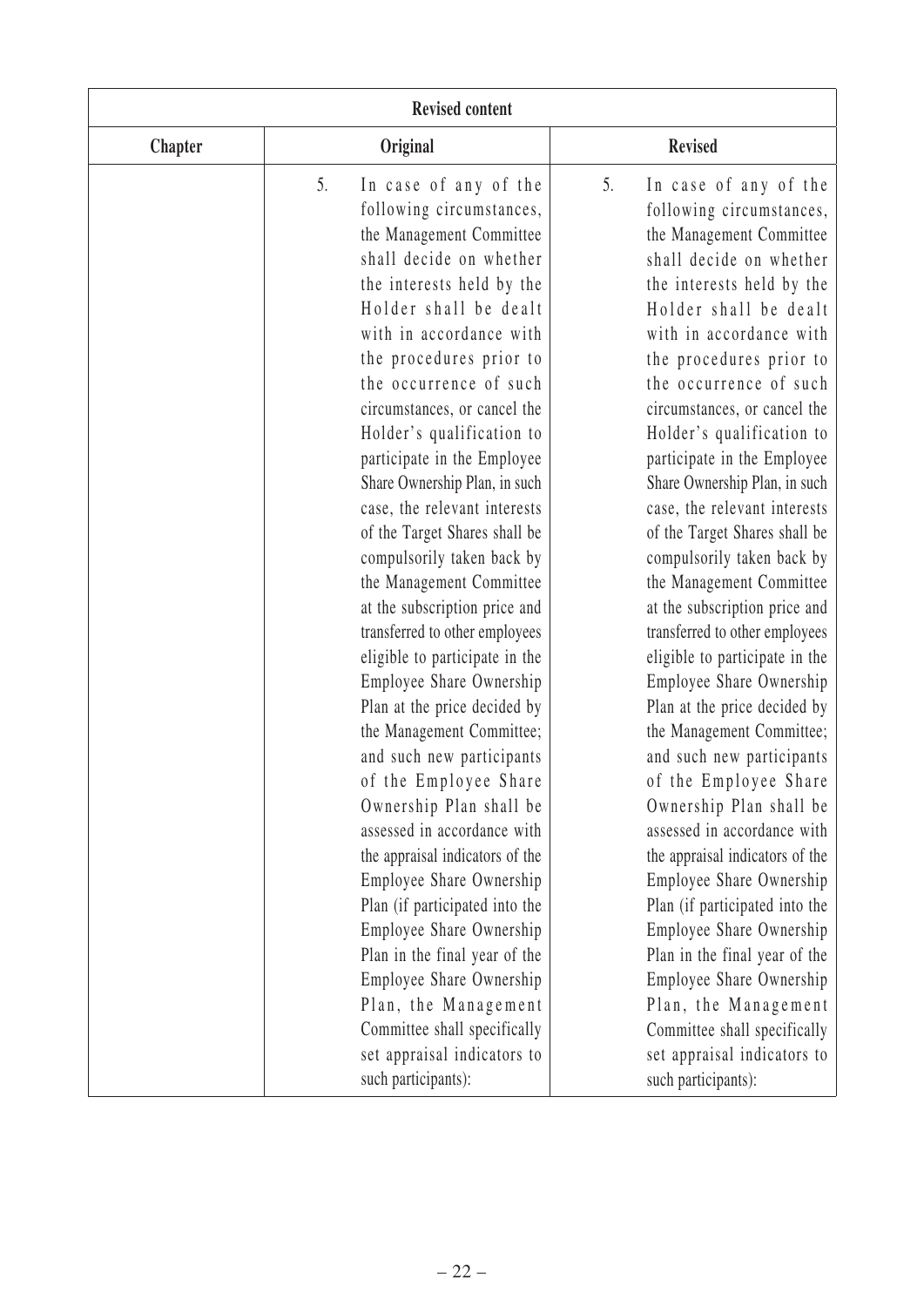| <b>Revised content</b> |                                                                                                                                                                                                                                                                                                                                                                                                                                                                                                                                                                                                                                                                                                                                                      |                                                                                                                                                                                                                                                                                                                                                                                                                                                                                                                                                                                                                                                                                                                                                               |
|------------------------|------------------------------------------------------------------------------------------------------------------------------------------------------------------------------------------------------------------------------------------------------------------------------------------------------------------------------------------------------------------------------------------------------------------------------------------------------------------------------------------------------------------------------------------------------------------------------------------------------------------------------------------------------------------------------------------------------------------------------------------------------|---------------------------------------------------------------------------------------------------------------------------------------------------------------------------------------------------------------------------------------------------------------------------------------------------------------------------------------------------------------------------------------------------------------------------------------------------------------------------------------------------------------------------------------------------------------------------------------------------------------------------------------------------------------------------------------------------------------------------------------------------------------|
| <b>Chapter</b>         | Original                                                                                                                                                                                                                                                                                                                                                                                                                                                                                                                                                                                                                                                                                                                                             | <b>Revised</b>                                                                                                                                                                                                                                                                                                                                                                                                                                                                                                                                                                                                                                                                                                                                                |
|                        | Where the Holder<br>(1)<br>retires and the Board<br>decides that the<br>interests held by the<br>Holder shall be dealt<br>with in accordance<br>with the procedures<br>prior to the occurrence<br>of such circumstance,<br>the personal<br>performance appraisal<br>results shall no longer<br>be considered as<br>the requirement for<br>unlocking;<br>Where the Holder<br>(2)<br>resigns due to the loss<br>of working ability and<br>the Board decides that<br>the equity held by the<br>Holder shall be dealt<br>with in full accordance<br>with the procedures<br>prior to the occurrence<br>of such circumstance,<br>the personal<br>performance appraisal<br>results shall no longer<br>be considered as<br>the requirement for<br>unlocking; | Where the Holder<br>(1)<br>retires and the<br>Management<br>Committee decides<br>that the interests<br>held by the Holder<br>shall be dealt with<br>in accordance with<br>the procedures prior<br>to the occurrence of<br>such circumstance, the<br>personal performance<br>appraisal results<br>shall no longer be<br>considered as the<br>requirement for<br>unlocking;<br>Where the Holder<br>(2)<br>resigns due to the loss<br>of working ability<br>and the Management<br>Committee decides<br>that the equity held<br>by the Holder shall<br>be dealt with in full<br>accordance with the<br>procedures prior to<br>the occurrence of such<br>circumstance, the<br>personal performance<br>appraisal results<br>shall no longer be<br>considered as the |
|                        |                                                                                                                                                                                                                                                                                                                                                                                                                                                                                                                                                                                                                                                                                                                                                      | requirement for<br>unlocking;                                                                                                                                                                                                                                                                                                                                                                                                                                                                                                                                                                                                                                                                                                                                 |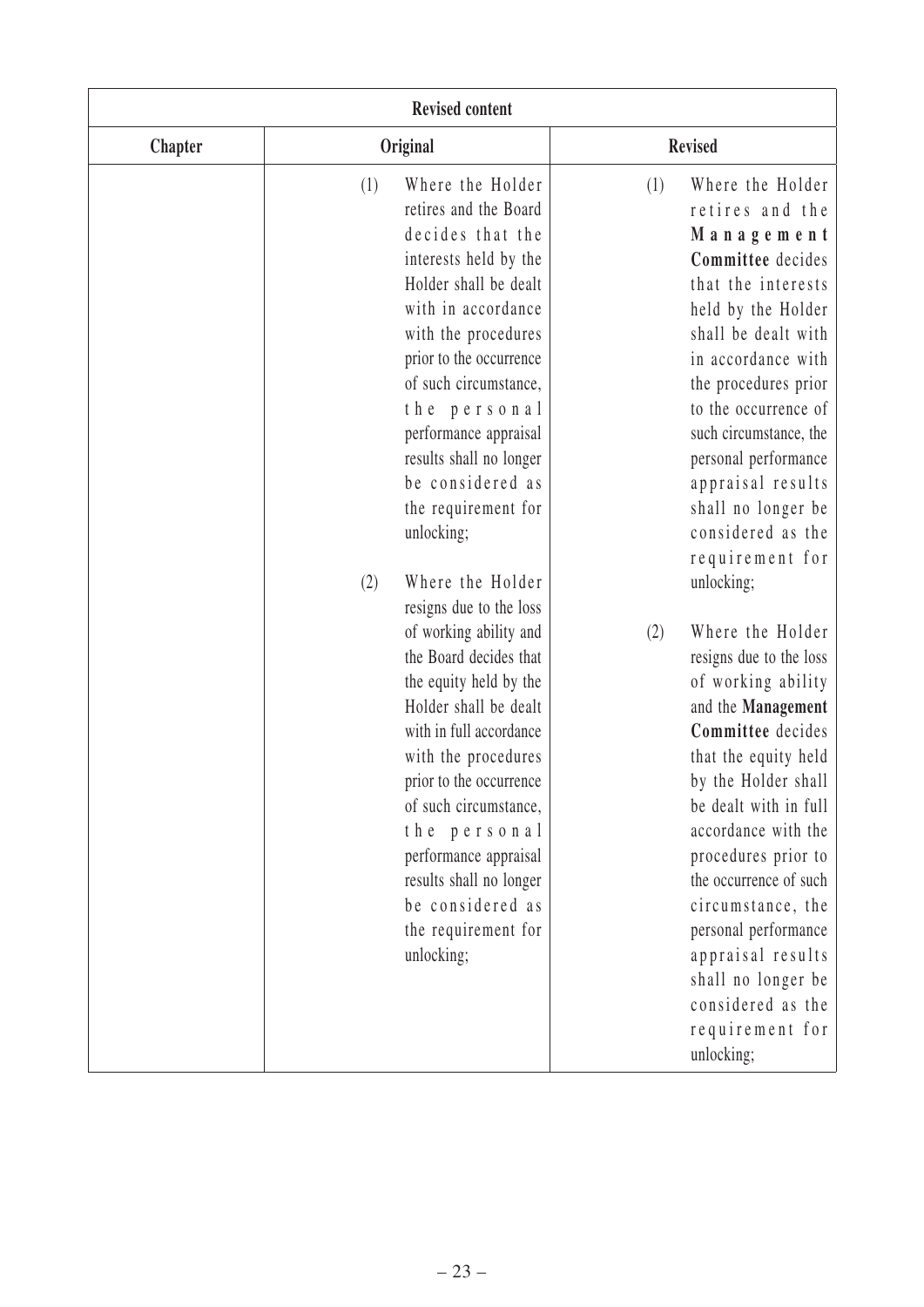| <b>Revised content</b> |                                                                                                                                                                                                                                                                                                                                                                                                                    |                                                                                                                                                                                                                                                                                                                                                                                                                                         |
|------------------------|--------------------------------------------------------------------------------------------------------------------------------------------------------------------------------------------------------------------------------------------------------------------------------------------------------------------------------------------------------------------------------------------------------------------|-----------------------------------------------------------------------------------------------------------------------------------------------------------------------------------------------------------------------------------------------------------------------------------------------------------------------------------------------------------------------------------------------------------------------------------------|
| <b>Chapter</b>         | Original                                                                                                                                                                                                                                                                                                                                                                                                           | <b>Revised</b>                                                                                                                                                                                                                                                                                                                                                                                                                          |
|                        | Where the Holder<br>(3)<br>passes away due to the<br>performance of his/her<br>duties, and the Board<br>decides that the equity<br>held by the Holder<br>shall be dealt with in<br>full accordance with<br>the procedures prior<br>to the occurrence of<br>such circumstance,<br>the equity held by the<br>Holder shall be held<br>by his designated<br>property successor or<br>legal successor on his<br>behalf. | Where the Holder<br>(3)<br>passes away due to<br>the performance of<br>his/her duties, and<br>the Management<br>Committee decides<br>that the equity held<br>by the Holder shall<br>be dealt with in full<br>accordance with the<br>procedures prior to<br>the occurrence of<br>such circumstance,<br>the equity held by the<br>Holder shall be held<br>by his designated<br>property successor or<br>legal successor on his<br>behalf. |